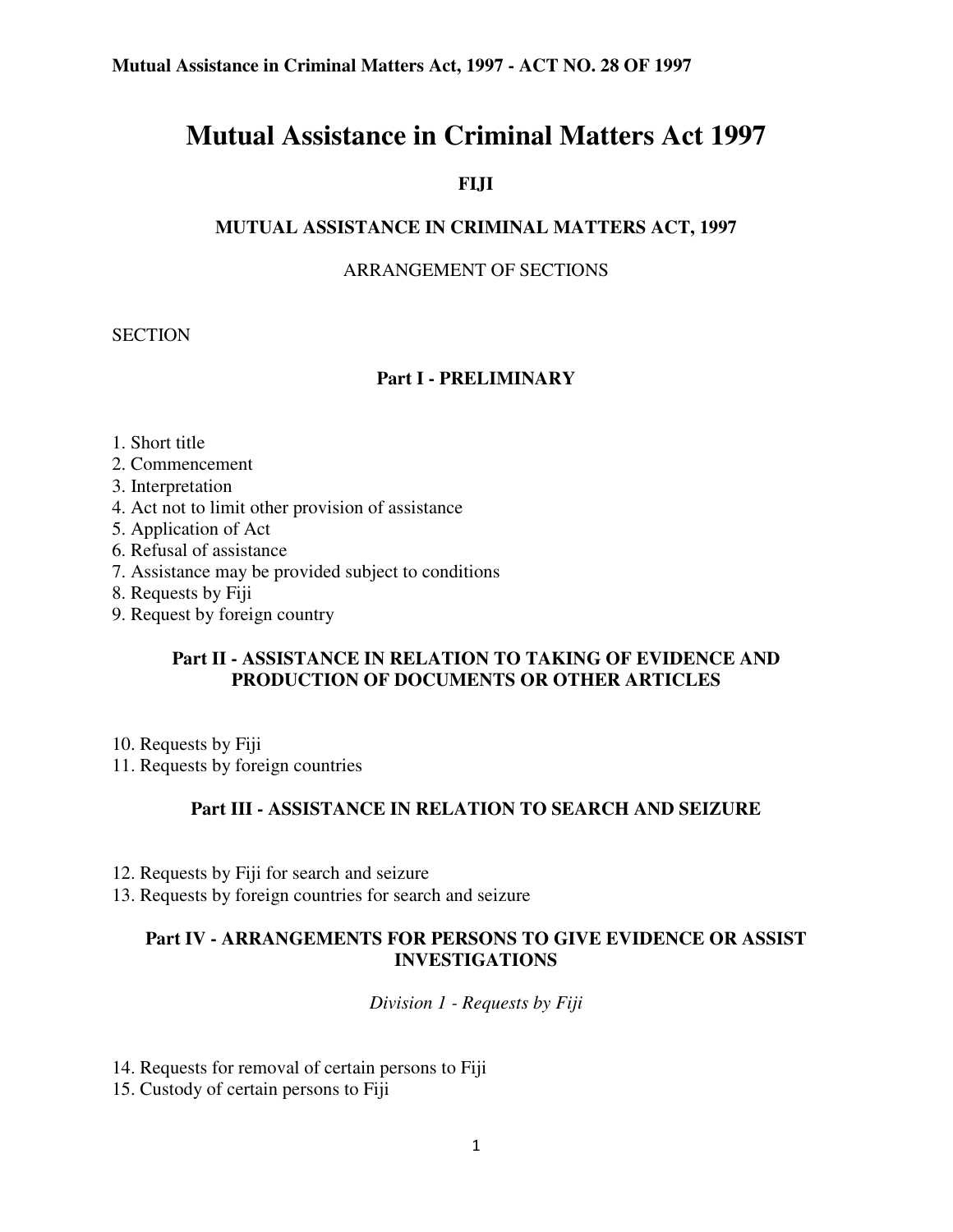- 16. Immunities
- 17. Status of person prosecuted for offence committed after departure from foreign country
- 18. Limitation on use of evidence given by certain persons
- 19. Conditions of imprisonment
- 20. Release of certain persons upon request by foreign country
- 21. Arrest of person who has escaped from custody
- 22. Aiding person to escape etc.

## *Division 2 - requests by foreign countries*

- 23. Requests for giving of evidence at hearings in foreign countries
- 24. Requests for assistance in relation to investigations in foreign countries
- 25. Effect of removal to foreign country on prisoner's term of imprisonment

# **Part V - CUSTODY OF PERSONS IN TRANSIT**

- 26. Transit
- 27. Arrest of person in transit
- 28. Aiding person to escape etc.

# **Part VI - PROCEEDS OF CRIME**

*Division 1 - Requests by Fiji*

29. Requests for enforcement of orders

30. Requests for issue of orders in foreign countries

*Division 2 - Request by Foreign Countries*

- 31. Requests for enforcement of orders
- 32. Requests for search and seizure warrants in respect of tainted property
- 33. Requests for restraining orders
- 34. Requests for information gathering orders

# **Part VII - REQUESTS ON BEHALF OF DEFENDANT**

- 35. Requests by Attorney-General on behalf of a defendant
- 36. Certificate by Attorney-General if foreign country refuses request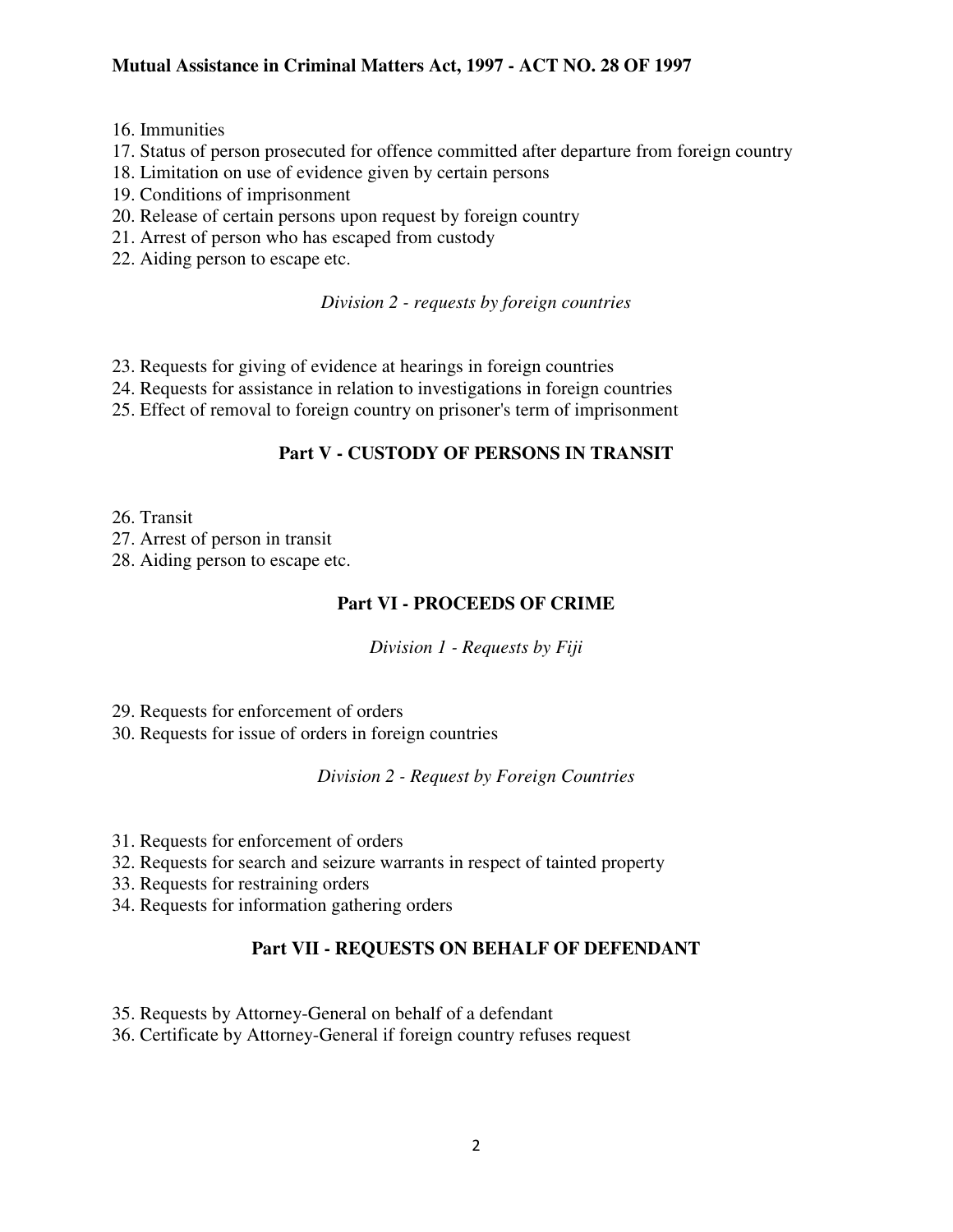#### **Part VIII - ADMISSIBILITY OF FOREIGN EVIDENCE**

*Division 1 - Preliminary*

37. Interpretation 38. Proceedings to which this Part applies

*Division 2 - Obtaining Foreign Material*

39. Requests for foreign material 40. Requirements for testimony 41. Form of testimony

#### *Division 3 - Using Foreign Material*

- 42. Foreign material may be adduced as evidence
- 43. Direction to prevent foreign material being adduced

#### *Division 4 - Miscellaneous*

- 44. Certificates relating to foreign material
- 45. Right to examine witnesses
- 46. Operation of other laws

## **Part IX - MISCELLANEOUS**

- 47. Delegation
- 48. Authentication of documents
- 49. Restriction
- 50. Requests for international assistance not to be disclosed
- 51. Regulations and Court rules

---------------------------------------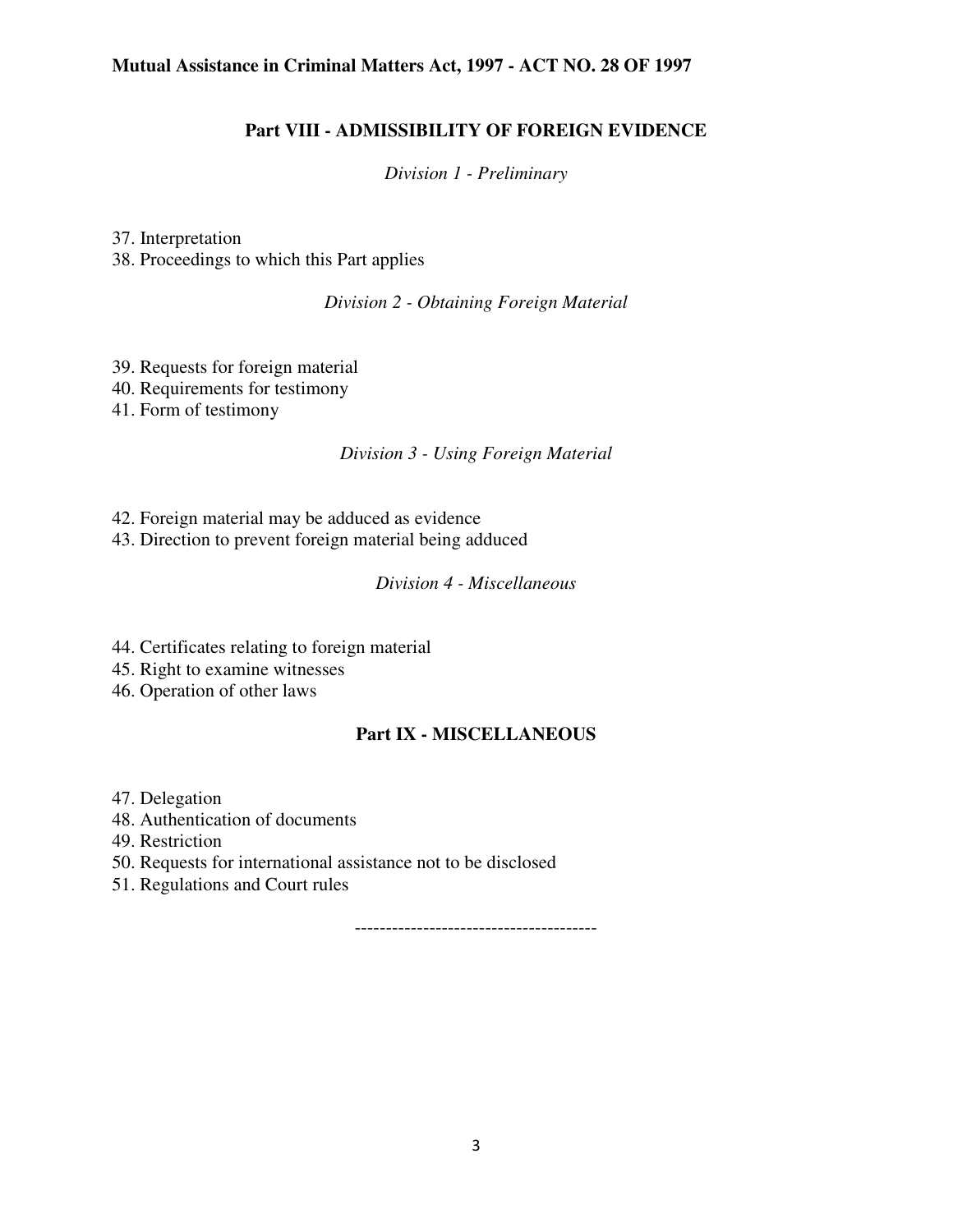#### **FIJI**

#### **ACT NO. 28 OF 1997**

I assent.

[L.S.]

K.K.T. MARA President

[24 December 1997]

## **AN ACT**

## **TO REGULATE THE OBTAINING OF INTERNATIONAL ASSISTANCE IN CRIMINAL MATTERS RELATING TO TAKING OF EVIDENCE, ASSISTANCE IN INVESTIGATIONS AND PROCEDURES FOR FORFEITURE OR CONFISCATION OF PROPERTIES USED IN THE COMMISSION OF A SERIOUS OFFENCE AND RELATED MATTERS**

**ENACTED** by the Parliament of Fiji.

## **Part I-PRELIMINARY**

## **1.** *Short title*

This Act may be cited as the Mutual Assistance in Criminal Matters Act, 1997.

#### **2.** *Commencement*

This Act shall come into force on a date the Minister may, by notice in the *Fiji Republic Gazette* appoint.

## **3.** *Interpretation*

In this Act, unless the context otherwise requires: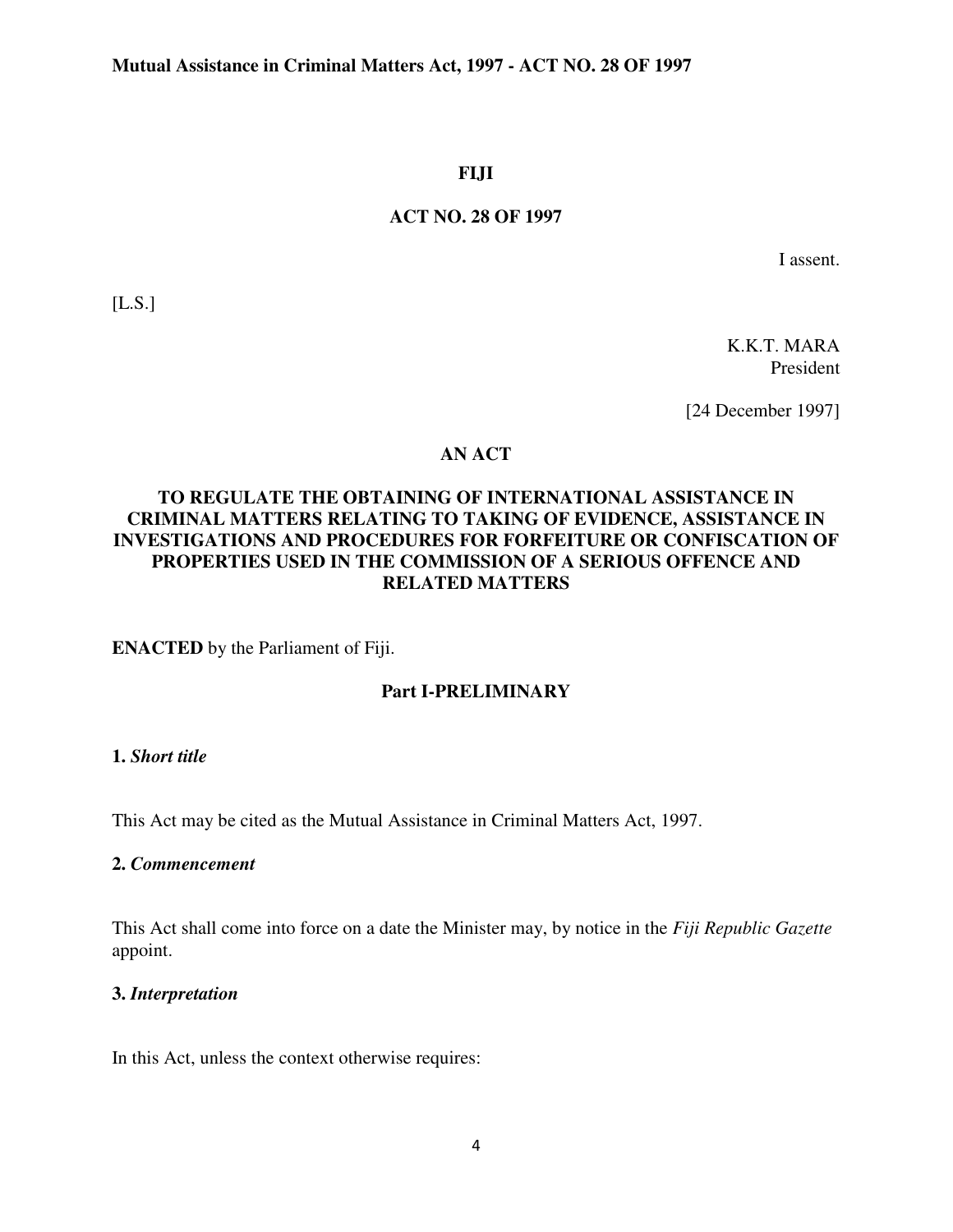"appropriate authority" means a person or body authorised under an enactment of, or duly appointed or authorised by, a foreign country to make or receive requests for the purpose of this Act or the Proceeds of Crime Act, 1997;

"confiscation order" means a confiscation order within the meaning of the Proceeds of Crime Act, 1997;

"Court" means the High Court of Fiji;

"criminal matter" includes -

(a) a criminal matter relating to revenue (including taxation and customs duties);

(b) a criminal matter relating to foreign exchange control;

(c) a matter relating to the forfeiture or confiscation of property in respect of an offence; or

(d) a matter relating to the restraining of dealings in property that may be forfeited or confiscated, in respect of an offence, whether arising under Fiji law or a law of a foreign country;

"criminal proceeding", in relation to an offence, means a trial of a person for the offence or a proceeding in respect of the offence to determine whether a persons should be tried for the offence (whether or not a particular person is specified at the commencement of that proceedings as the person in relation to whom the determination is to be made);

"facsimile copy" means a copy obtained or sent by facsimile transmission;

"foreign confiscation order" means an order made under the law of a foreign country for a person to pay to the foreign country an amount representing the value (or part thereof) of the person's benefits from an offence against the law of that country;

"foreign forfeiture order" means an order, made under the law of a foreign country, for the forfeiture of property in respect of an offence against the law of that foreign country;

"foreign law immunity certificate" means a certificate given, or a declaration made, by a foreign country or under a law of a foreign country, certifying or declaring that, under the law of the foreign country, persons generally or a specified person could or could not, either generally or in specified proceedings and either generally or in specified circumstances, be required-

(a) to answer a specified question; or

(b) to produce a specified document;

"foreign prisoner" means a persons who is being held in custody pending trial for, or sentence for, or is under a sentence of imprisonment for, an offence against a law of a foreign country, but does not include a person who is at large after having escaped from lawful custody;

"foreign restraining order" means an order, made under the law of a foreign country, restraining a person, or persons, from dealing with property, being an order made in respect of an offence against the law of that foreign country;

"forfeiture order" means a forfeiture order within the meaning of the Proceeds of Crime Act, 1997;

"money laundering offence" means an offence under section 69 or 70 of the Proceeds of Crime Act, 1997;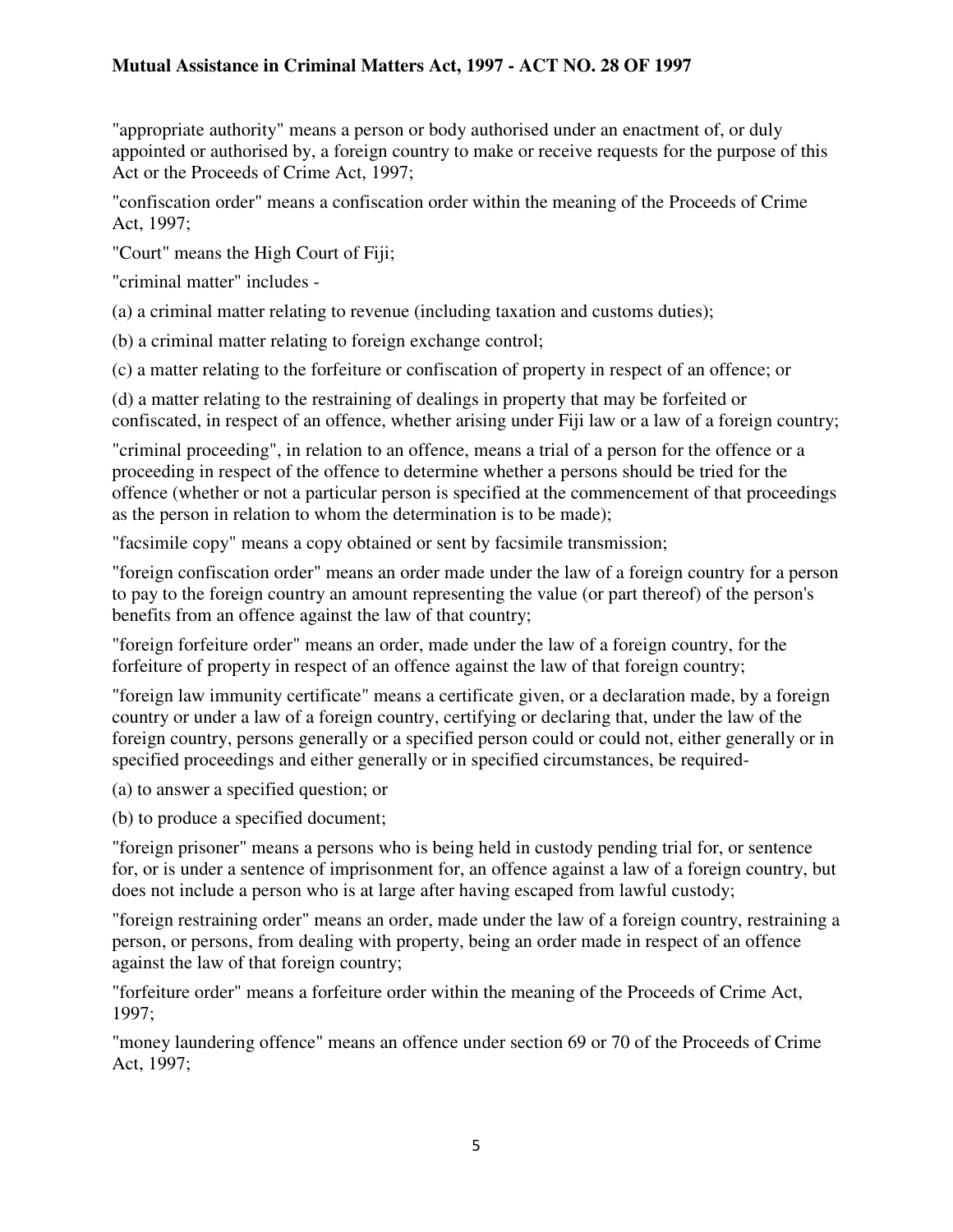"offence" includes an offence against a law relating to taxation, customs duties or other revenue matters or relating to foreign exchange control;

"prisoner" means a person who is being held in custody pending trial for, or sentence for, or is under a sentence of imprisonment for, an offence against a law of Fiji, but does not include a person who is at large after having escaped from lawful custody;

"prison" includes a gaol, lock-up or other place of detention;

"proceeds" has the same meaning as in the Proceeds of Crime Act, 1997;

"proceeding" in relation to a criminal matter, includes a proceeding before a judicial officer for the purpose of -

(a) gathering evidential material that may lead to the laying of a criminal charge; or

(b) assessing evidential material in support of the laying of a criminal charge;

"property" has the same meaning as in the Proceeds of Crime Act, 1997;

"property-tracking document" has the same meaning as in the Proceeds of Crime Act, 1997;

"restraining order" means a restraining order within the meaning of the Proceeds of Crime Act, 1997;

"serious offence" means an offence for which the maximum penalty prescribed by law is death, or imprisonment for not less than 12 months;

"tainted property" has the same meaning as in the Proceeds of Crime Act, 1997;

"trial" in relation to an offence in a foreign country, includes any proceedings to determine whether a person should be convicted of the offence;

"video link" means a video and sound system that enables person assembled in a place in a country to see, hear or talk to persons assembled in a place in another country.

## **4.** *Act not to limit other provision of assistance*

This Act does not prevent the provision or obtaining of international assistance in criminal matters other than assistance of a kind that may be provided or obtained under this Act.

## **5.** *Application of Act*

This Act extends to any foreign country that has an arrangement or has entered into a reciprocal agreement on assistance in criminal matters with Fiji.

## **6.** *Refusal of assistance*

A request by a foreign country for assistance under this Act may be refused if, in the opinion of the Attorney-General, the assistance would prejudice the national, essential or public interests of Fiji or would result in manifest unfairness or a denial of human rights or it is otherwise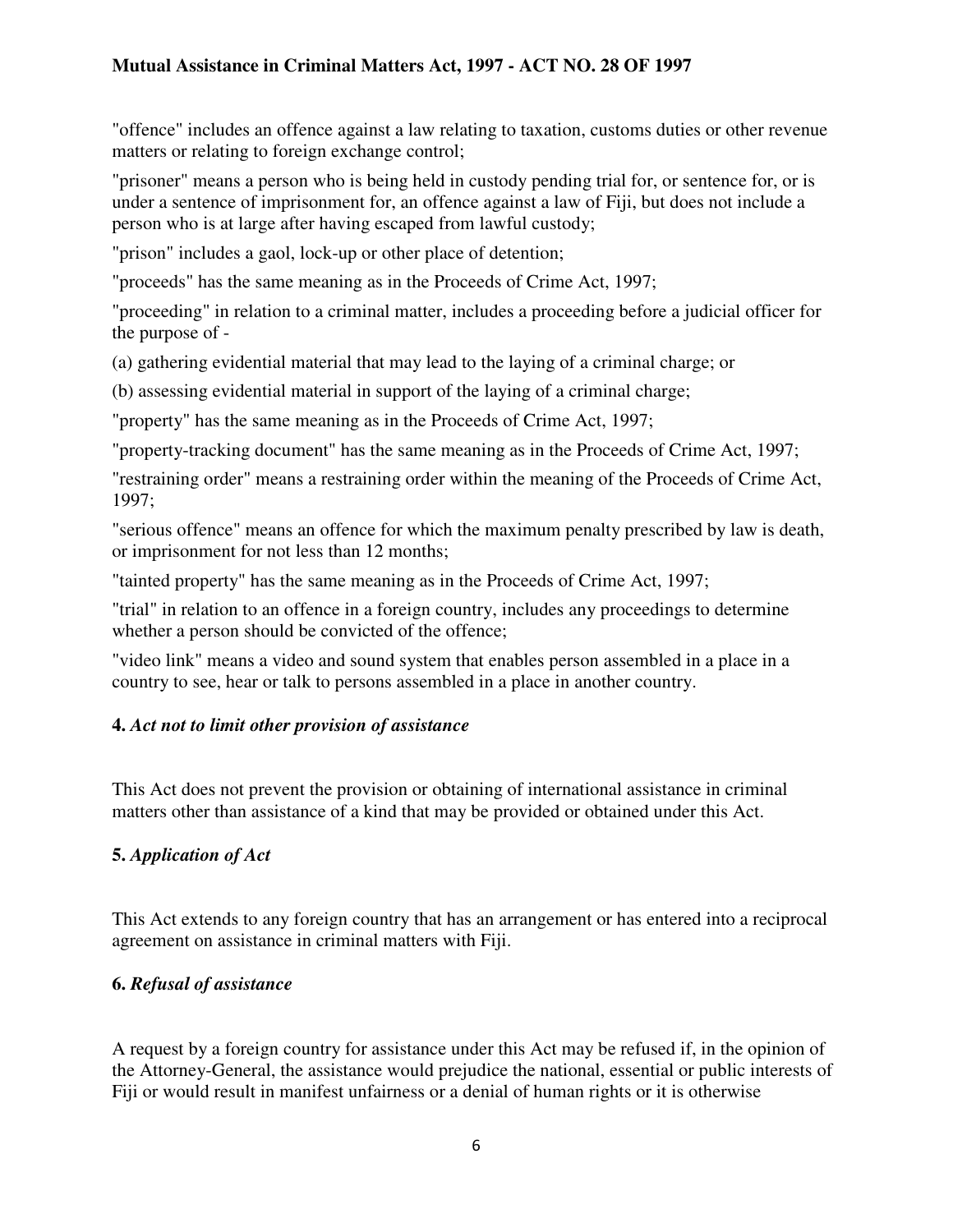appropriate, in all the circumstance of the case, that the assistance requested should not be granted.

#### **7.** *Assistance may be provided subject to conditions*

Assistance under this Act may be provided to a foreign country subject to conditions as the Attorney-General determines.

## **8.** *Requests by Fiji*

(1) A request for international assistance in a criminal matter that Fiji is authorised to make under this Act, unless otherwise provided, shall be made by the Attorney-General.

(2) Subsection (1) does not prevent the Attorney-General on behalf of Fiji from requesting international assistance in a criminal matter of a kind that may be requested under this Act.

# **9.** *Requests by foreign country*

(1) A request by a foreign country for international assistance in a criminal matter may be made to the Attorney-General or a person authorised by the Attorney-General to receive requests by foreign countries under this Act.

(2) A request shall be in writing and include the following information-

(a) the name of the authority concerned with the criminal matter to which the request relates;

(b) a description of the nature of the criminal matter and a statement setting out a summary of the relevant facts and laws;

(c) a description of the purpose of the request and of the nature of the assistance being sought;

(d) any information that may assist in giving effect to the request;

Provided that the failure to comply with this subsection is not a ground for refusing the request.

(3) Where a request by a foreign country is made to a person authorised under subsection (1), the request shall be taken, for the purposes of this Act, to have been made to the Attorney-General.

(4) If a foreign country makes a request to another person or body in Fiji for international assistance in a criminal matter -

(a) that other person or body shall refer the request to the Attorney-General; and

(b) the request is then to be taken, for the purposes of the Act, to have been made to the Attorney-General.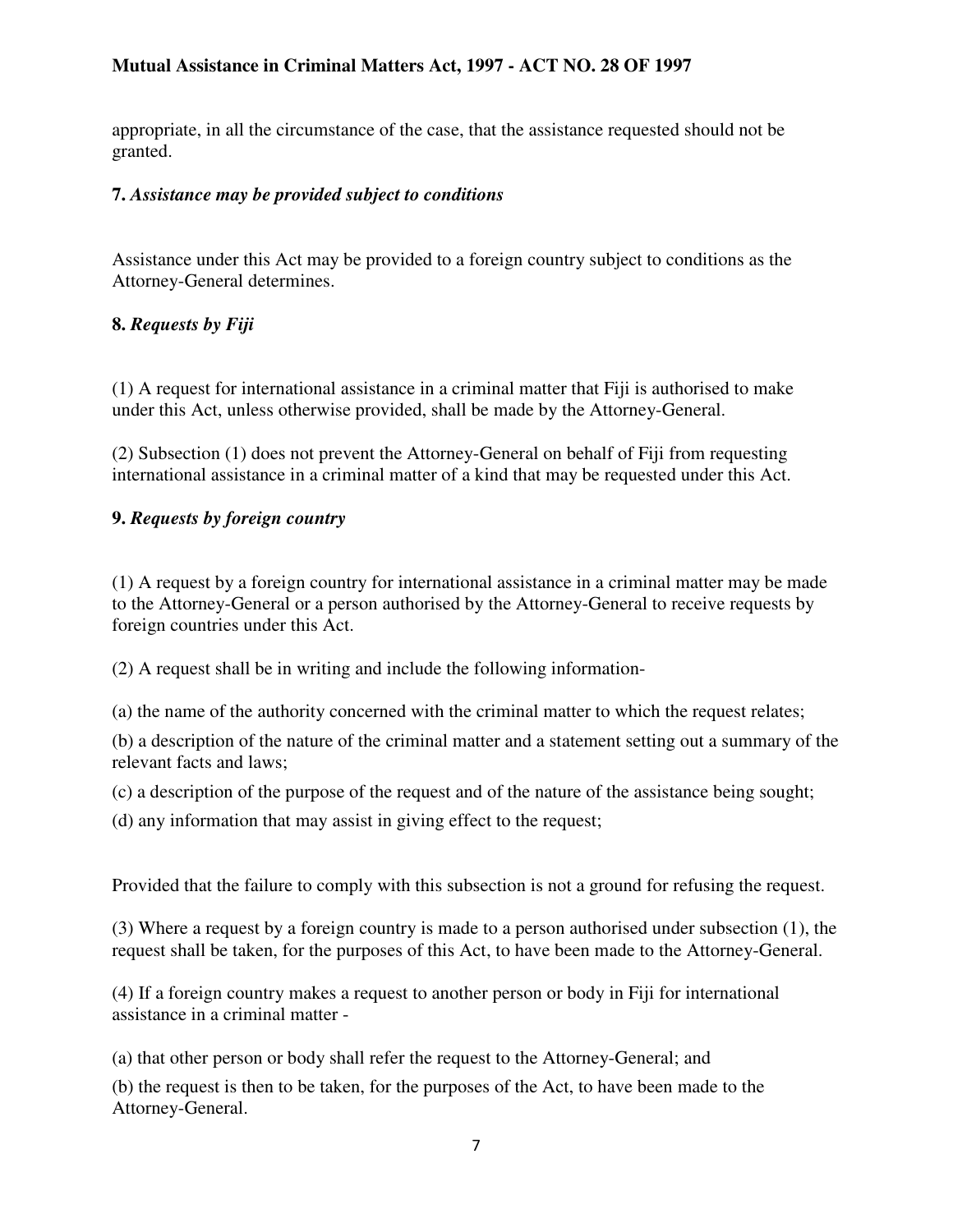#### **Part II - ASSISTANCE IN RELATION TO TAKING OF EVIDENCE AND PRODUCTION OF DOCUMENTS OR OTHER ARTICLES**

#### **10.** *Requests by Fiji*

(1) The Attorney-General may, in writing, request the appropriate authority of a foreign country to arrange for -

(a) evidence to be taken in the foreign country under the law of that country; or

(b) a document or other article in the foreign country to be produced under the law of that country;

for the purposes of a proceedings or investigation in relation to a criminal matter in Fiji.

(2) When making a request under subsection (1), the Attorney-General may also request that an opportunity be given to the person giving the evidence, or producing the document or other article, to be examined or cross examined, through a video link, from Fiji by -

(a) any party to the proceedings or that person's legal representative; or

(b) any person being investigated or that person's legal representative.

#### **11.** *Requests by foreign countries*

(1) Where a request is made by a foreign country (requesting country) that -

(a) evidence be taken in Fiji, or

(b) documents or other articles in Fiji be produced, for the purposes of a proceedings or investigations in the requesting country or another foreign country, the Attorney-General may, in writing, authorise the taking of the evidence or the production of the documents or other articles, and the transmission of the evidence, documents or other articles to the requesting country.

(2) Where the Attorney-General authorises the taking of evidence or the production of documents or other articles under subsection (1) -

(a) in the case of the taking of evidence, a Magistrate may take the evidence on oath of each witness appearing before the Magistrate to give evidence in relation to the matter, and a Magistrate who takes any such evidence shall -

(i) cause the evidence to be put in writing and certify that the evidence was taken by the Magistrate, and

(ii) cause the writing so certified to be sent to the Attorney-General; or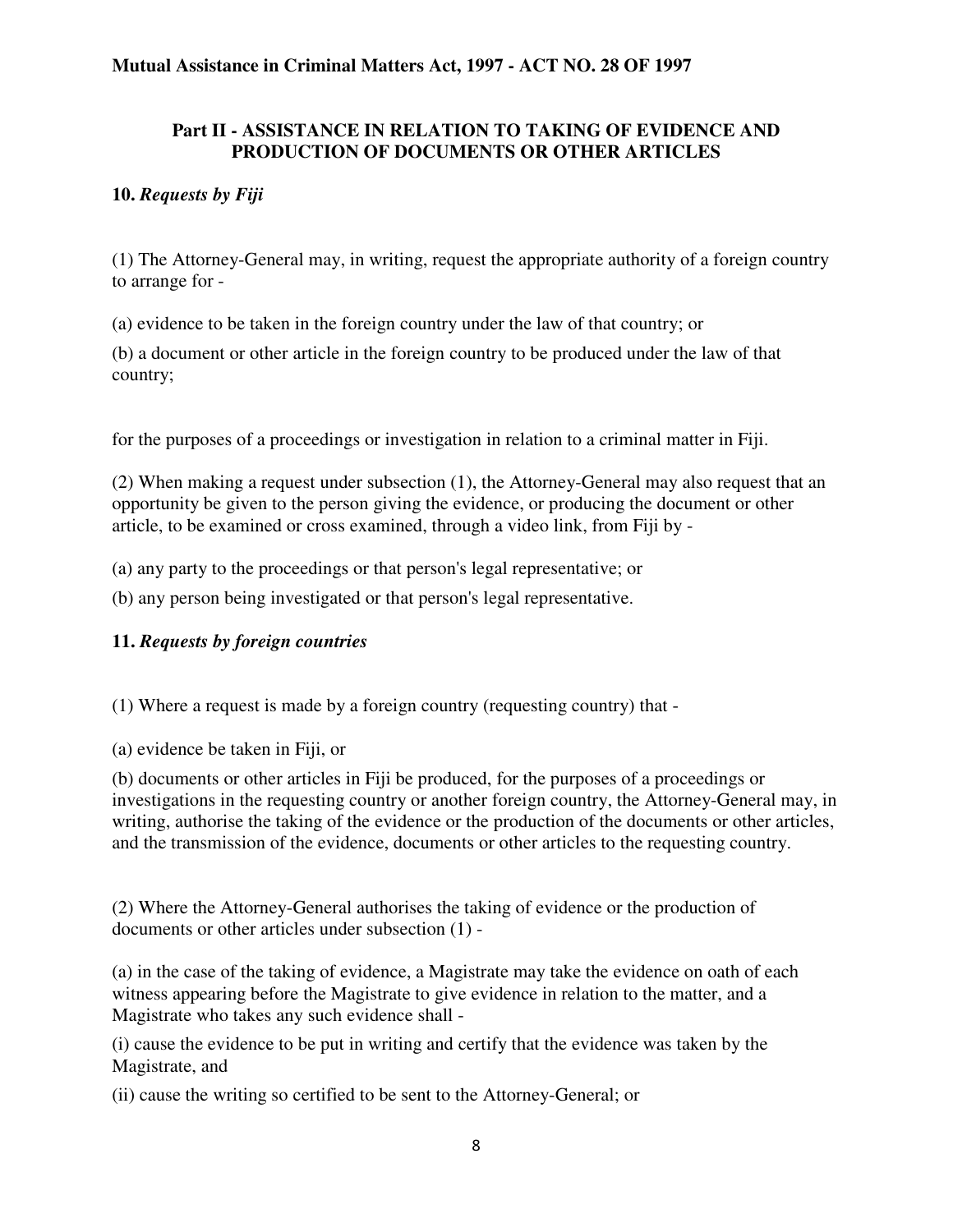(b) in the case of the production of documents or other articles, a Magistrate may, subject to subsection (6), require the production of the documents or other articles and, where the documents or other articles are produced, the Magistrate shall send the documents, or copies of the documents certified by the Magistrate or the other articles, to the Attorney-General.

(3) The evidence of such a witness may be taken in the presence or absence of the person to whom the proceeding in the requesting country relates or of his or her legal representative.

(4) A Magistrate conducting a proceedings under subsection (2) may permit -

(a) the person to whom the proceedings in the requesting country relates;

(b) any other person giving evidence or producing documents or other articles at the proceedings before the Magistrate; and

(c) the relevant authority of the requesting country, to have legal representation at the proceedings before the Magistrate.

(5) If the requesting country has so requested, the Magistrate conducting a proceedings under subsection (2) may permit -

(a) any person to whom the proceedings in the requesting country relates or that person's legal representative; or

(b) the legal representative of the relevant authority of the requesting country, to examine or cross-examine, through a video link, from the requesting country any person giving evidence or producing a document or other article, at the proceeding.

(6) The certificate by the Magistrate under subsection (2) shall state whether, when the evidence was taken or the documents or other articles produced, any of the following persons were present -

(a) the person to whom the proceeding in the requesting country relates or his or her legal representative;

(b) any other person giving evidence or producing documents or other articles or his or her legal representative.

(7) Subject to subsections (8) and (9), laws with respect to the compelling of persons to attend before a Magistrate, and to give evidence, answer questions and produce documents or other articles, upon the hearing of a charge against a person for an offence against the law of Fiji apply, so far as they are capable of application, with respect to the compelling of persons to attend before a Magistrate, and give evidence, answer questions and produce documents or other articles, for the purposes of this section.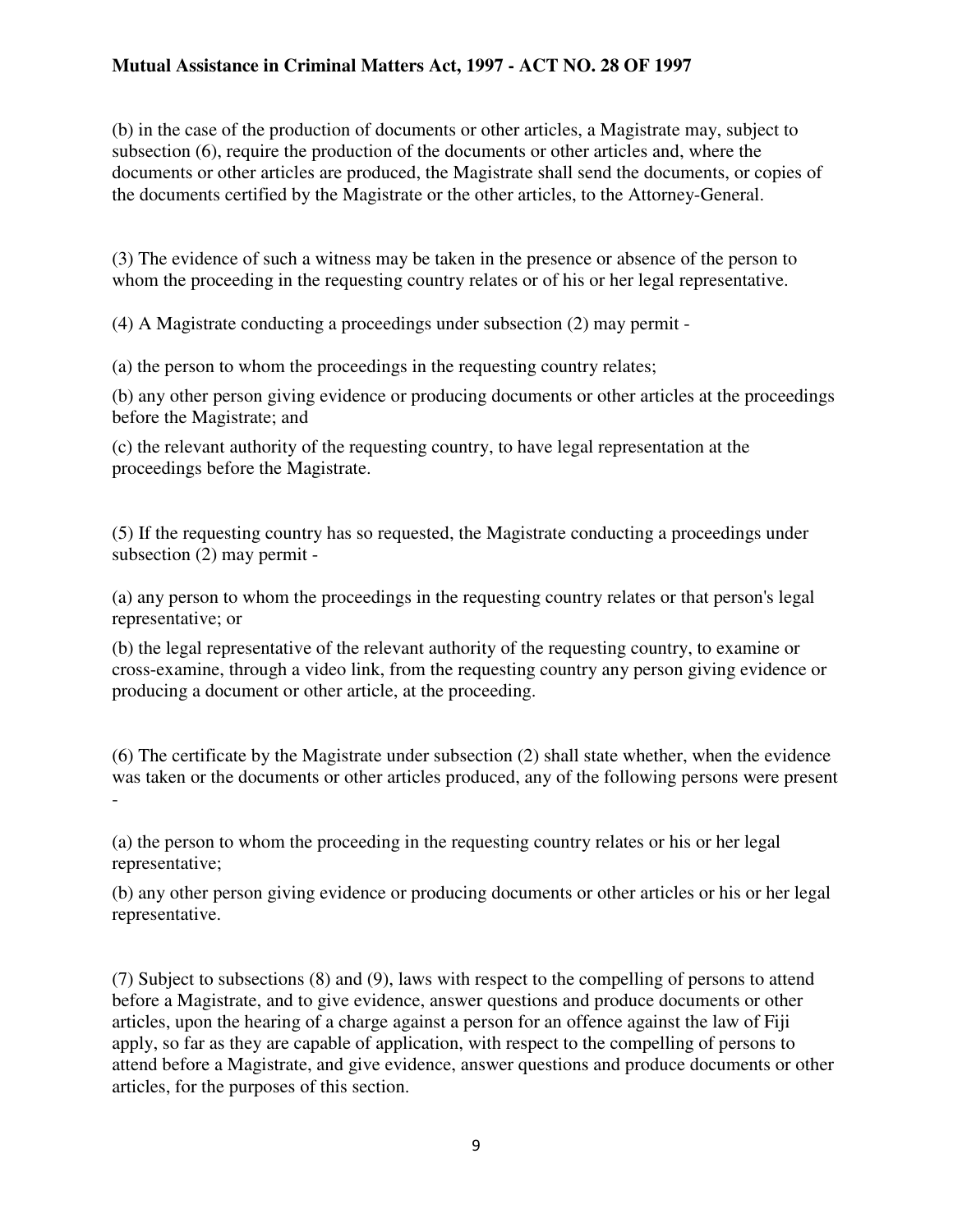(8) For the purposes of this section, the person to whom the proceedings in the requesting country relates is competent but cannot be compelled, to give evidence.

(9) For the purposes of this section, a person who is required to give evidence, or produce documents or other articles, for the purposes of a proceedings in relation to a criminal matter in the requesting or another foreign country, is not compellable to answer a question or produce a document or article, that the person is not compellable to answer or produce, as the case may be in the proceeding in that country.

(10) A duly authenticated foreign law immunity certificate is admissible in proceedings under this section as prima facie evidence of the matters stated in the certificate.

# **Part III - ASSISTANCE IN RELATION TO SEARCH AND SEIZURE**

## **12.** *Requests by Fiji for search and seizure*

(1) This section applies to a proceedings or investigation relating to a criminal matter involving a serious offence against the law of Fiji if there are reasonable grounds to believe that a thing relevant to the proceeding or investigation may be located in a foreign country.

(2) If this section applies to a proceedings or investigation, the Attorney-General may request the appropriate authority of the foreign country -

(a) to obtain a warrant or other instrument that, in accordance with the law of the foreign country, authorises -

(i) a search for a thing relevant to the proceedings or investigation; and

(ii) if the thing, or any other thing that is or may be relevant to the proceedings or investigation is found as a result of the search, the seizure of that thing.

(3) If the appropriate authority of the foreign country has obtained any thing relevant to the proceedings or investigation by means of a process authorised by the law of that country other than the issue (as requested by Fiji) of a warrant or other instrument authorising the seizure of the thing, the thing -

(a) is not inadmissible in evidence in the proceedings, or

(b) is not precluded from being used for the purposes of the investigation, on the ground alone that it was obtained otherwise than in accordance with the request.

## **13.** *Requests by foreign countries for search and seizure*

 $(1)$  Where -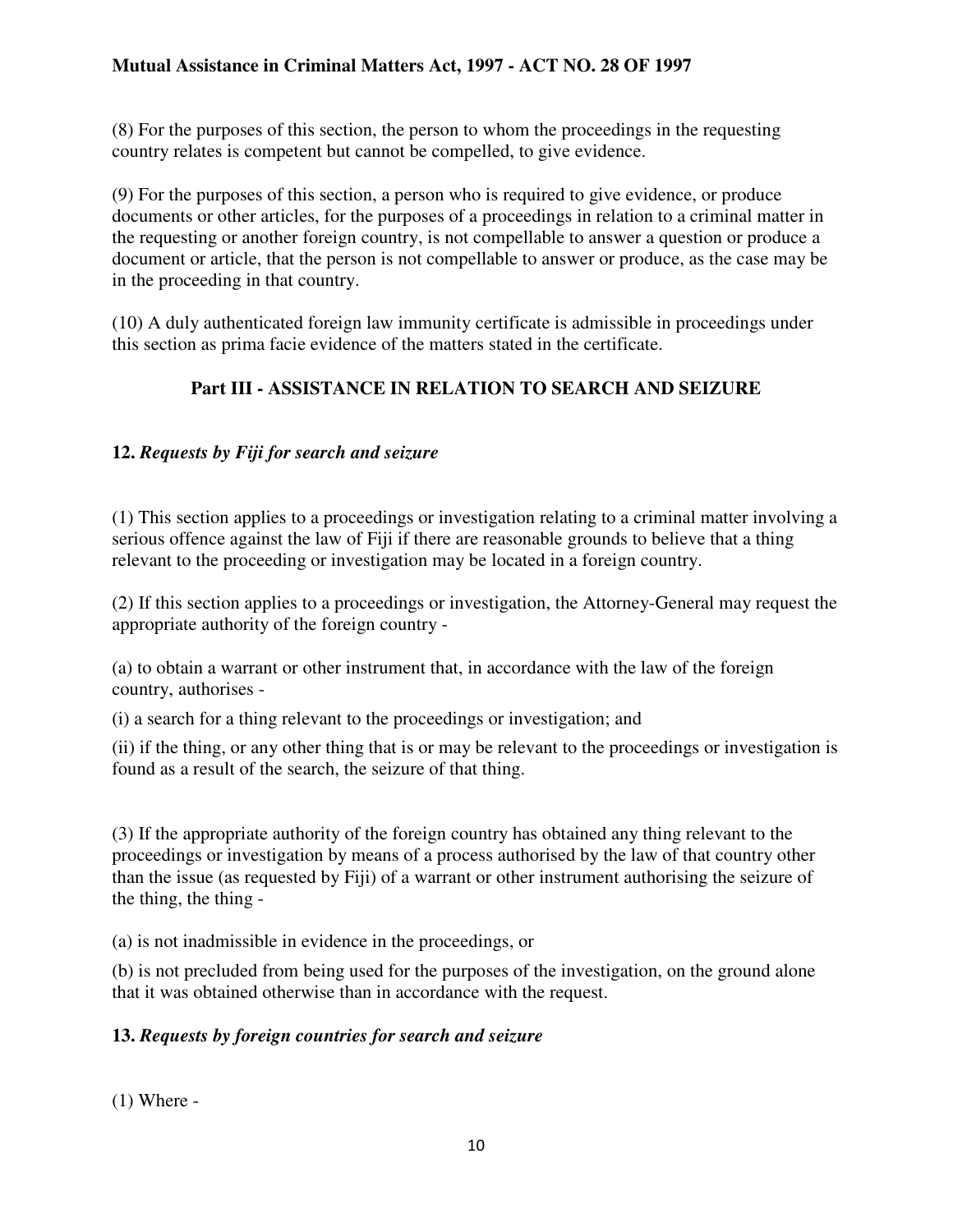(a) a proceedings or investigation relating to a criminal matter involving a serious offence has commenced in a foreign country;

(b) there are reasonable grounds to believe that a thing relevant to the investigation or proceedings is located in Fiji; and

(c) the foreign country requests the Attorney-General to arrange for the issue of a search warrant under this section in relation to that thing, the Attorney-General may, in writing, authorise a police officer to apply to a Magistrate for the search warrant requested by the foreign country.

(2) A police officer authorised under subsection (1) may apply to a Magistrate for the issue of a warrant to search land or premises for the things to which the request relates in the same way as a police officer may apply for the issue of a search warrant under Part IV of the Criminal Procedure Code.

(3) Where an application is made under subsection (2) for a warrant to search land or premises in Fiji for a thing relevant to an investigation or proceedings in a foreign country, the Magistrate may issue a warrant of the kind in the same manner, and subject to the same conditions, as the Magistrate could issue a search warrant under Part IV of the Criminal Procedure Code and, subject to this Part, the warrant may be executed in the same manner as if it has been issued under the Criminal Procedure Code.

(4) If, in the course of searching, under a warrant issued under this section, for a thing of a kind specified in the warrant, the police officer finds another thing that the police officer believes on reasonable grounds -

(a) to be relevant to the proceedings or investigation in the foreign country or to afford evidence as the commission of a Fiji criminal offence, and

(b) is likely to be concealed, lost or destroyed if it is not seized, the warrant is deemed to authorise the police officer to seize the other thing.

(5) Where the police officer finds, as a result of a search in accordance with a warrant issued under this section, a thing which the police officer seizes wholly or partly because the police officer believes the thing on reasonable grounds to be relevant to the proceeding or investigation in the foreign country, the police officer shall deliver the thing into the custody and control of the Commissioner of Police.

(6) Where a thing is delivered into the custody and control of the Commissioner, of Police under subsection (5), the Commissioner of Police shall without delay inform the Attorney-General that the thing has been so delivered and arrange for the thing to be kept pending a direction in writing from the Attorney-General as to the manner in which the thing is to be dealt with (which may include a direction that the thing be sent to an authority of a foreign country).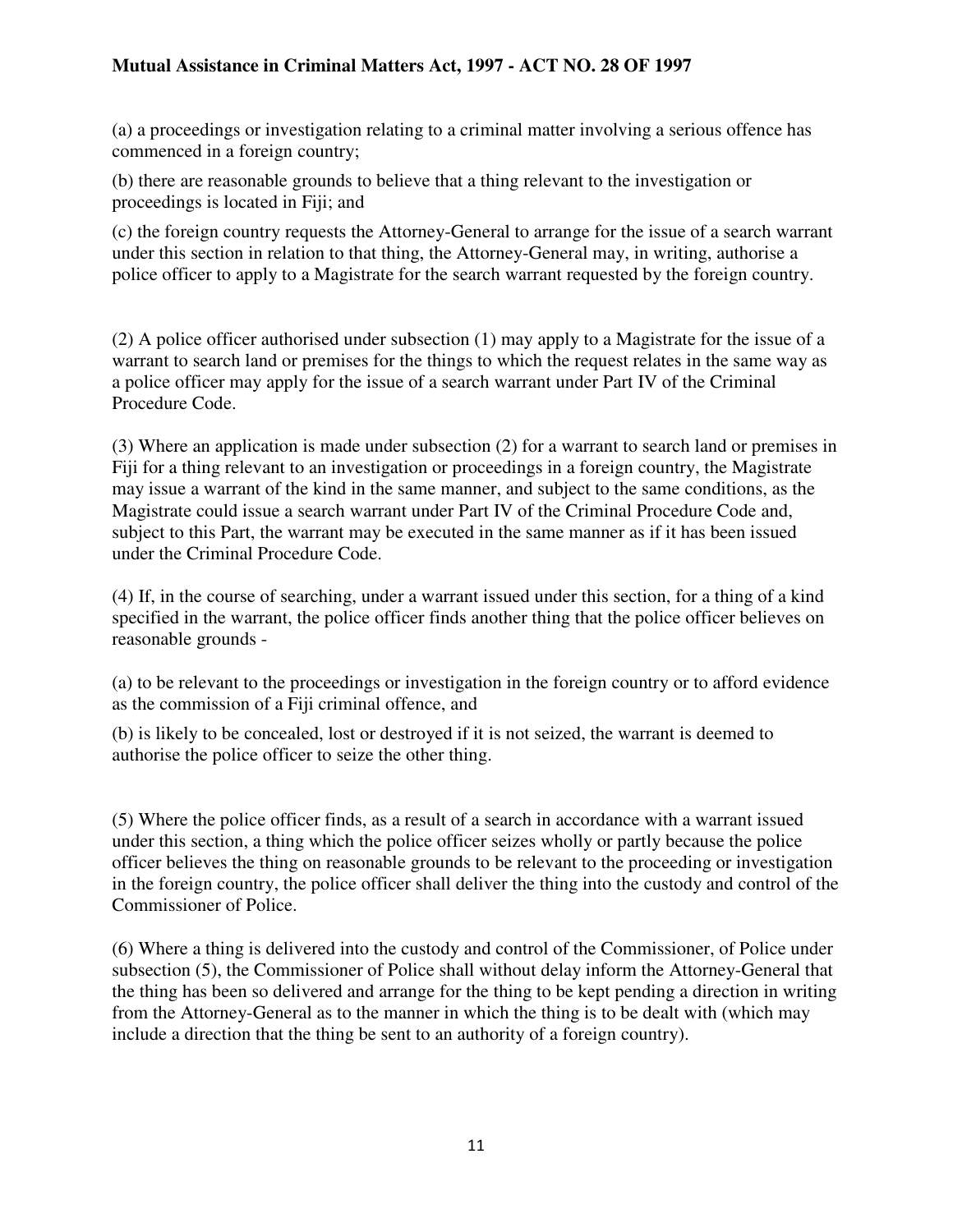#### **Part IV-ARRANGEMENTS FOR PERSONS TO GIVE EVIDENCE OR ASSIST INVESTIGATIONS**

#### **Division 1 - Requests by Fiji**

#### **14.** *Requests for removal of certain person to Fiji*

(1) Where-

(a) a proceedings relating to a criminal matter has commenced in Fiji, and

(b) the Attorney-General is of the opinion that a person who is in a foreign country-

(i) is a foreign prisoner,

(ii) is capable of giving evidence relevant to the proceedings, and

(iii) has given his or her consent to being removed to Fiji for the purpose of giving evidence in the proceedings, the Attorney-General may, in writing, request the foreign country to authorise the attendance of the person at a hearing in connection with the proceedings.

(2) Where-

(a) an investigation relating to a criminal matter has commenced in Fiji, and

(b) the Attorney-General is of the opinion that a person who is in a foreign country -

(i) is a foreign prisoner,

(ii) is capable of giving assistance in relation to the investigation, and

(iii) has given his or her consent to being removed to Fiji for the purpose of giving assistance in relation to the investigation, the Attorney-General may, in writing, request the foreign country to authorise the removal of the person to Fiji for the purpose of giving assistance in relation to the investigation.

(3) Where the Attorney-General makes a request under subsection (1) or (2), the Attorney-General may make arrangements with an appropriate authority of the foreign country for the purposes of-

- (a) the removal of the person to Fiji;
- (b) the custody of the person while in Fiji;
- (c) the return of the person to the foreign country; and
- (d) other relevant matters.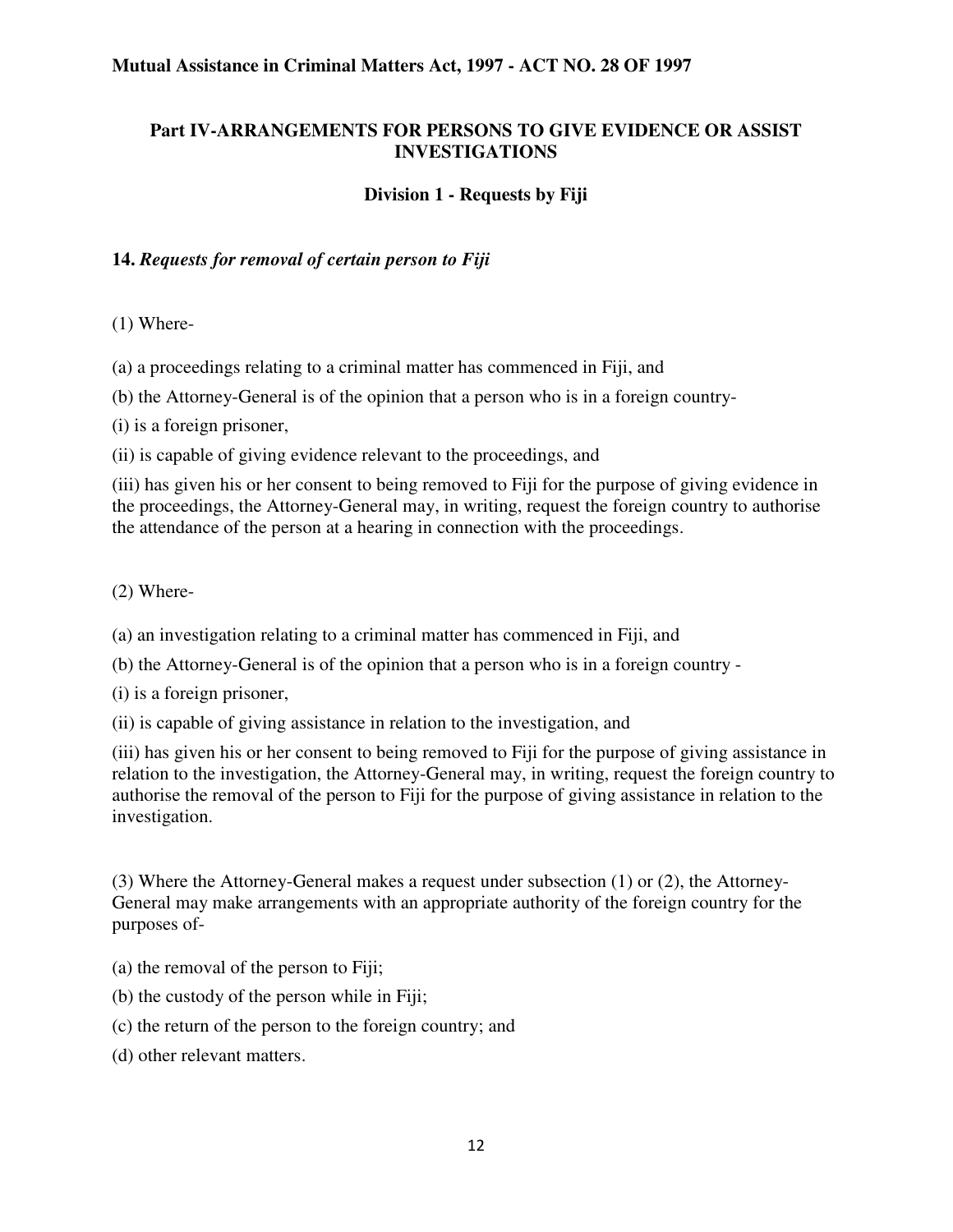#### **15.** *Custody of certain persons brought to Fiji*

(a) a person is to be brought to Fiji from a foreign country pursuant to a request under section 14; and

(b) the foreign country requests that the person be kept in custody while he or she is in Fiji,

the person shall, while the person is in Fiji or travelling to or from Fiji pursuant to the request, be kept in custody as the Attorney-General directs in writing.

#### **16.** *Immunities*

(1) Where a person is in Fiji pursuant to a request under section 14, or to give evidence in a proceedings, or to give assistance in relation to an investigation, pursuant to a request made by or on behalf of the Attorney-General (not being a request under section 14) for international assistance in a criminal matter, the person, subject to subsection (2), shall not-

(a) be detained, prosecuted or punished in Fiji for any offence that is alleged to have been committed, or that was committed, before the person's departure from the foreign country pursuant to the request;

(b) be subjected to any civil suit in respect of any act or omission of the person that is alleged to have occurred, or that occurred, before the person's departure from the foreign country pursuant to the request, being a civil suit to which the person could not be subjected to if the person were not in Fiji;

(c) be required to give evidence in any proceedings in Fiji other than the proceedings to which the request relates;

(d) be required, in the proceedings to which the request relates, to answer any question that the person would not be required to answer in a proceeding in the foreign country relating to a criminal matter; or

(e) be required, in the proceedings to which the request relates, to produce any document or article that the person would not be required to produce in a proceedings in the foreign country relating to a criminal matter.

(2) A duly authorised foreign law immunity certificate is admissible in proceedings as prima facie evidence of the matters stated in the certificate.

(3) Subsection (1) ceases to apply to a person if -

(a) the person has left Fiji; or

(b) the person has had the opportunity of leaving Fiji and has remained in Fiji otherwise than for-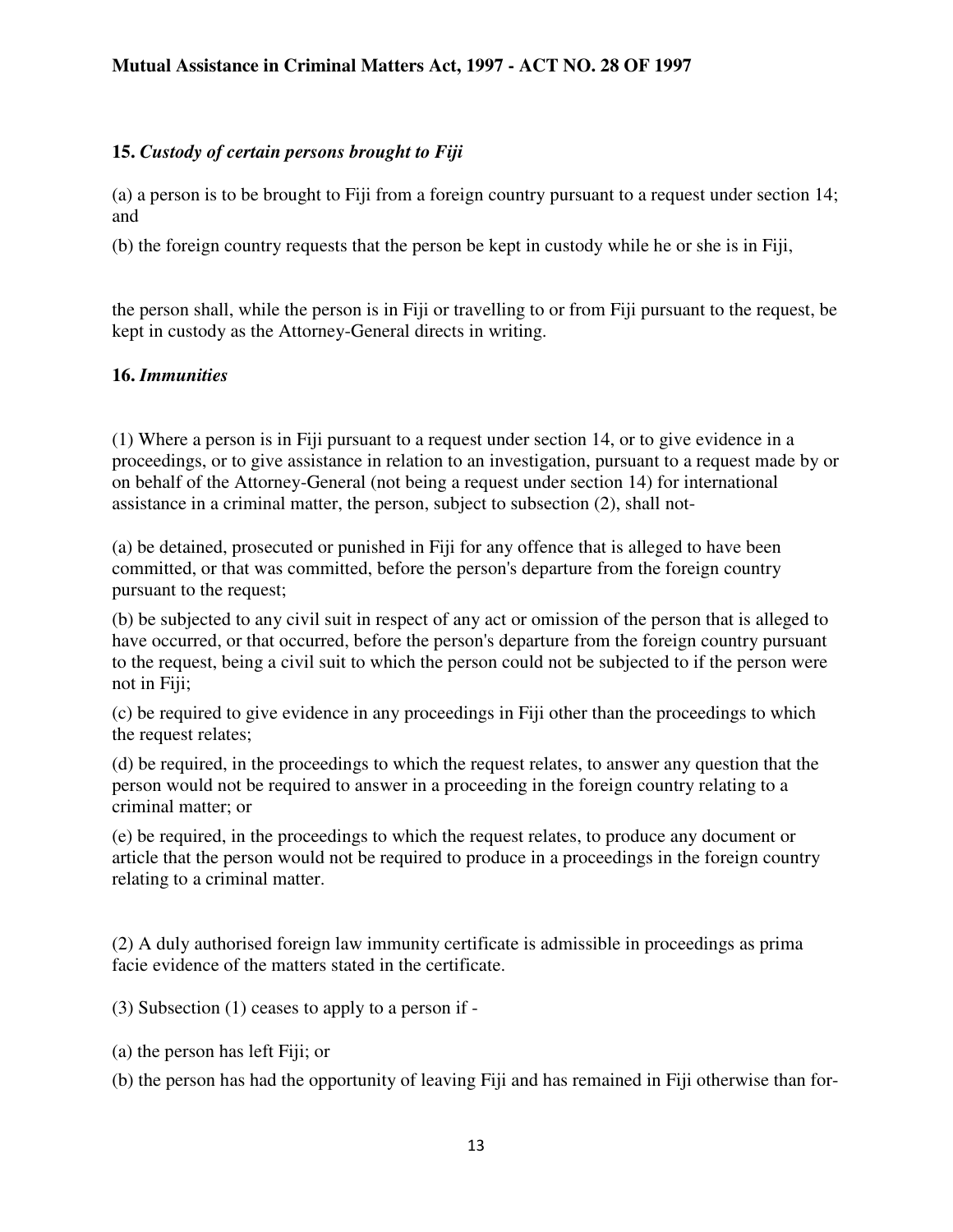(i) the purpose to which the request relates;

(ii) the purpose of giving evidence in a proceeding in Fiji certified by the Attorney-General, in writing, to be a proceedings in which it is desirable that the person give evidence; or

(iii) the purpose of giving assistance in relation to an investigation in Fiji certified by the Attorney-General, in writing, to be an investigation in relation to which it is desirable that the person give assistance.

(4) A certificate given by the Attorney-General under subparagraph (3)(b)(ii) or (iii) is effective from the date of the certificate.

## **17.** *Status of person prosecuted for offence committed after departure from foreign country*

(1) Where a person has come to Fiji pursuant to a request under section 14, the person shall be taken, for the purposes of this Act, to be in Fiji pursuant to the request during any period during which the person remains in Fiji for the purpose of being tried for a criminal offence against the law of Fiji that the person is alleged to have committed after the person's departure from the foreign country.

(2) Without limiting the generality of subsection (1), the person shall be kept in custody as the Attorney-General directs under section 15.

## **18.** *Limitation on use of evidence given by certain persons*

 $(1)$  Where -

(a) a person is in Fiji to give evidence in a proceedings pursuant to a request-

(i) under subsection 14 (1), or

(ii) (other than a request under subsection 14(1)) made by the Attorney-General for international assistance in a criminal matter, and

(b) the person has given evidence in the proceedings to which the request related or in a proceedings certified by the Attorney-General under subparagraph 16(3)(b)(ii) in relation to the person,

that evidence shall not be admitted or otherwise used in any prosecution of the person for an offence against Fiji law, other than the offence of perjury in relation to the giving of that evidence.

## $(2)$  If  $-$

(a) a person is in Fiji to give assistance in relation to an investigation pursuant to a request-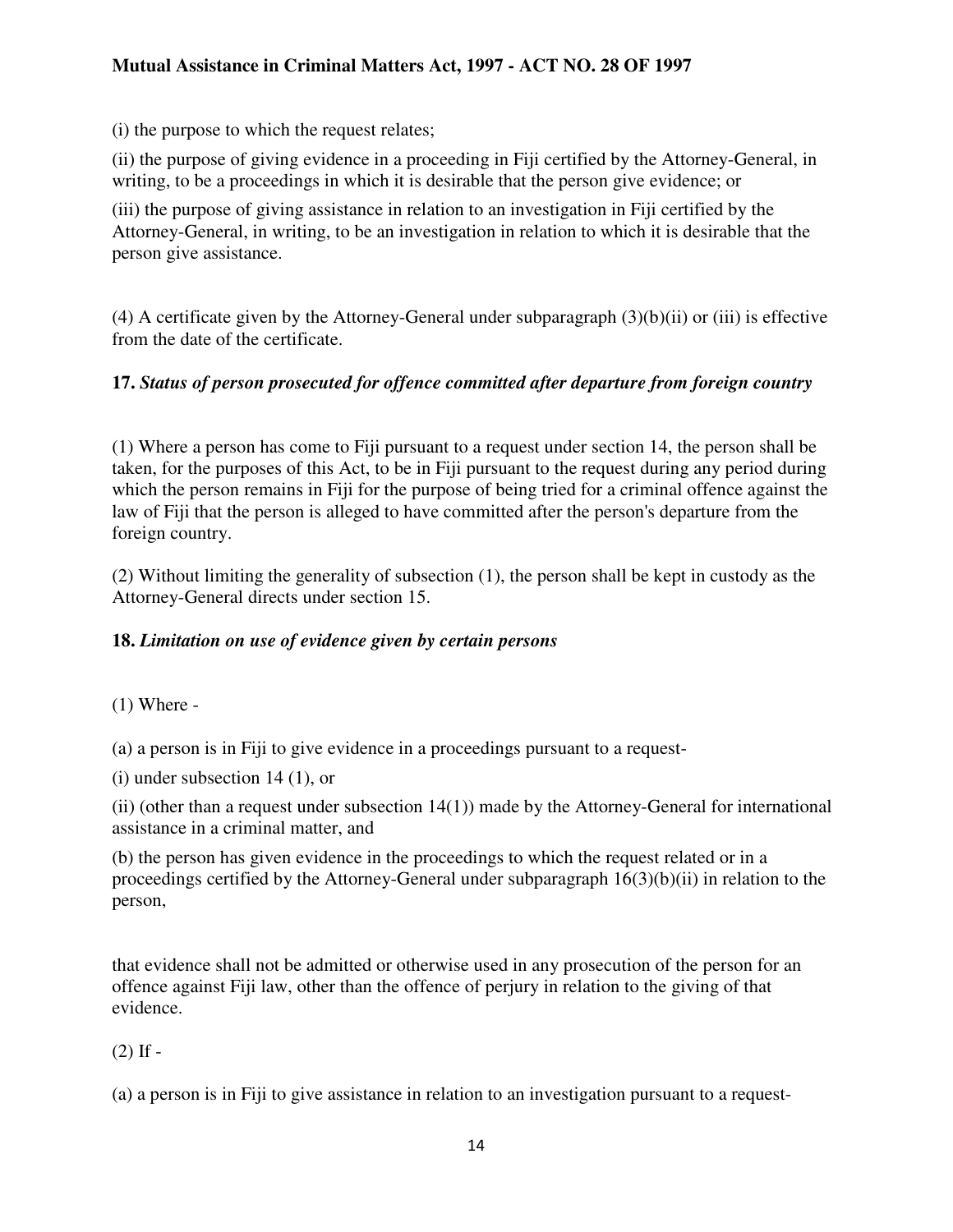(i) under subsection 14 (2), or

(ii) (other than a request under subsection 14(2)) made by the Attorney-General for international assistance in a criminal matter, and

(b) the person has given assistance in relation to the investigation to which the request related or in relation to an investigation certified by the Attorney-General under subparagraph  $16(3)(b)(iii)$ in relation to the person,

anything said or done by the person when giving the assistance is not to be admitted or otherwise used in any prosecution of the person for an offence against Fiji law.

## **19.** *Conditions of imprisonment*

The laws of Fiji with respect to-

- (a) the conditions of imprisonment of persons imprisoned for offences against the law of Fiji;
- (b) the treatment of persons during imprisonment; and
- (c) the transfer of persons from prison to prison,

apply, so far as they are capable of application, in relation to a person who is in Fiji pursuant to a request under section 14 and who has been committed to prison in Fiji in accordance with the directions of the Attorney-General under this Act.

## **20.** *Release of certain persons upon request by foreign country*

#### Where-

(a) a person is being held in custody in accordance with the directions of the Attorney-General under section 15, and

(b) the foreign country from which the person has been brought requests, in writing, the release of the person from custody,

the Attorney-General shall, in writing, direct that the person be released from custody.

## **21.** *Arrest of person who has escaped from custody*

(1) Any police officer may, without warrant, arrest a person, if the police officer has reasonable grounds to believe that the person-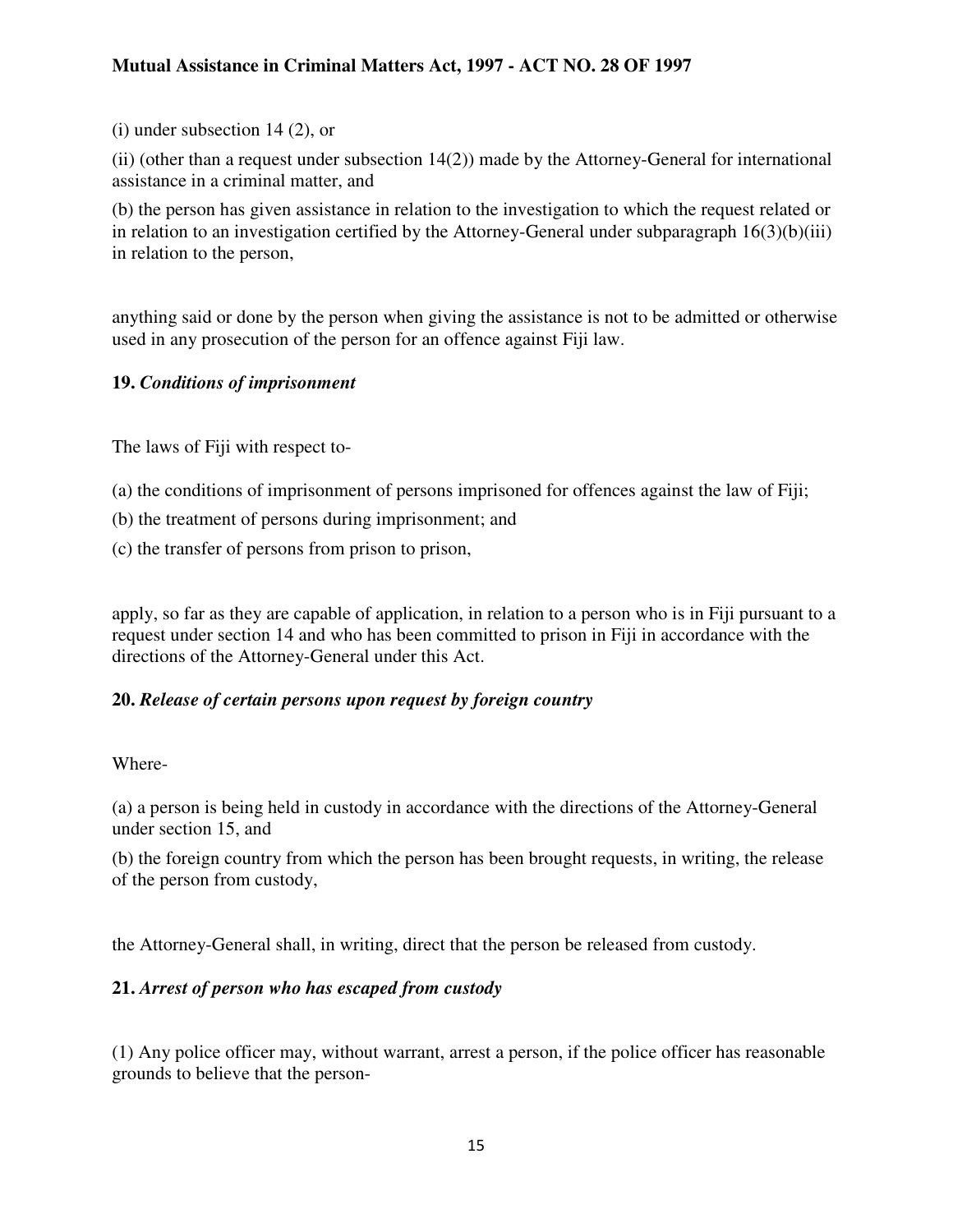(a) has been brought to Fiji under section 14; and

(b) has escaped from lawful custody while in Fiji.

(2) The police officer shall, within 24 hours or as soon as practicable, take the person before a Magistrate.

(3) If the Magistrate is satisfied that the person has escaped from lawful custody, the Magistrate may issue a warrant authorising any police officer to return the person to lawful custody.

# **22.** *Aiding person to escape etc.*

Section 139 of the Penal Code and section 79 of the Prisons Act relating to harbouring an escapee apply while a person is in custody in Fiji pursuant to a request to a foreign country by Fiji under this Act.

# **Division 2 - Requests by foreign countries**

# **23.** *Requests for giving of evidence at hearings in foreign countries*

(1) Where-

(a) a proceedings relating to a criminal matter has commenced in a foreign country;

(b) the foreign country requests the attendance at a hearing in connection with the proceeding of a prisoner who is in Fiji (whether or not in custody);

(c) there are reasonable grounds to believe that the prisoner is capable of giving evidence relevant to the proceeding; and

(d) the Attorney-General is satisfied that-

(i) the prisoner has consented to giving evidence in the foreign country, and

(ii) the foreign country has given adequate (whether or not unqualified undertakings in respect of the matters referred to in subsection (3),

the Attorney-General may-

(A) where the prisoner is being held in custody, direct, in writing, that the prisoner be released from prison for the purpose of travelling to the foreign country to give evidence at the proceedings and, subject to the making or giving of any necessary directions or approvals in relation to the release of the prisoner, make arrangements for the travel of the prisoner to the foreign country in the custody of a police or prison officer appointed by the Attorney-General for the purpose; or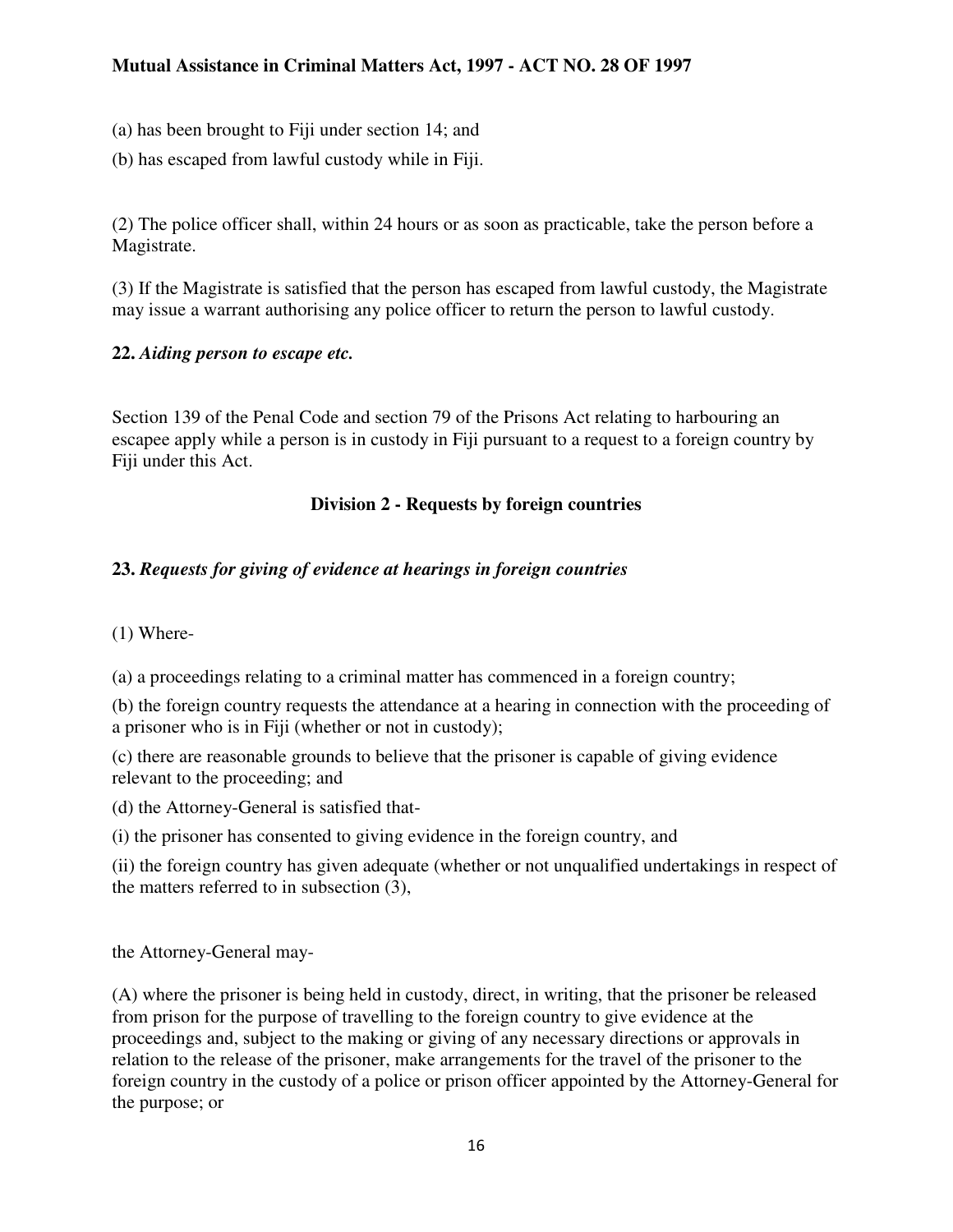(B) in a case where the prisoner, having been released from custody on a parole or other order or licence to be at large, is not being held in custody, approve the travel of the prisoner to the foreign country to give evidence at the proceeding and obtain approvals, authorisation, permissions or variations to the parole or other order or licence to be at large as may be required and, subject to the obtaining of any necessary approvals, authorisation, permissions or variations of the parole or other order or licence to be at large, make arrangements for the travel of the prisoner to the foreign country in the custody of a police or prison officer appointed by the Attorney-General for the purpose.

## (2) Where-

(a) a criminal proceedings has commenced in a foreign country;

(b) the foreign country requests the attendance at a hearing in connection with the proceedings of a person (not being a prisoner) who is in Fiji; and

(c) there are reasonable grounds to believe that the person is capable of giving evidence relevant to the proceedings; and

(d) the Attorney-General is satisfied that-

(i) the person has consented to giving evidence in the foreign country, and

(ii) the foreign country has given adequate (whether or not unqualified) undertakings in respect of the matters referred to in subsection (3),

the Attorney-General may make arrangements for the travel of the person to the foreign country.

(3) The matters in relation to which undertakings are to be given by a foreign country for the purpose of a request that a person give evidence in the foreign country are-

(a) that the person shall not-

(i) be detained, prosecuted or punished for any offence against the law of the foreign country that is alleged to have been committed, or that was committed, before the person's departure from Fiji;

(ii) be subjected to any civil suit in respect of any act or omission of the person that is alleged to have occurred, or that occurred, before the person's departure from Fiji, being a civil suit to which the person could not be subjected to if the person were not in the foreign country; or

(iii) be required to give evidence in any proceedings in the foreign country other than the proceedings to which the request relates, unless-

(A) the person has left the foreign country; or

(B) the person has had the opportunity of leaving the foreign country and has remained in that country otherwise than for the purpose of giving evidence in the proceedings to which the request relates;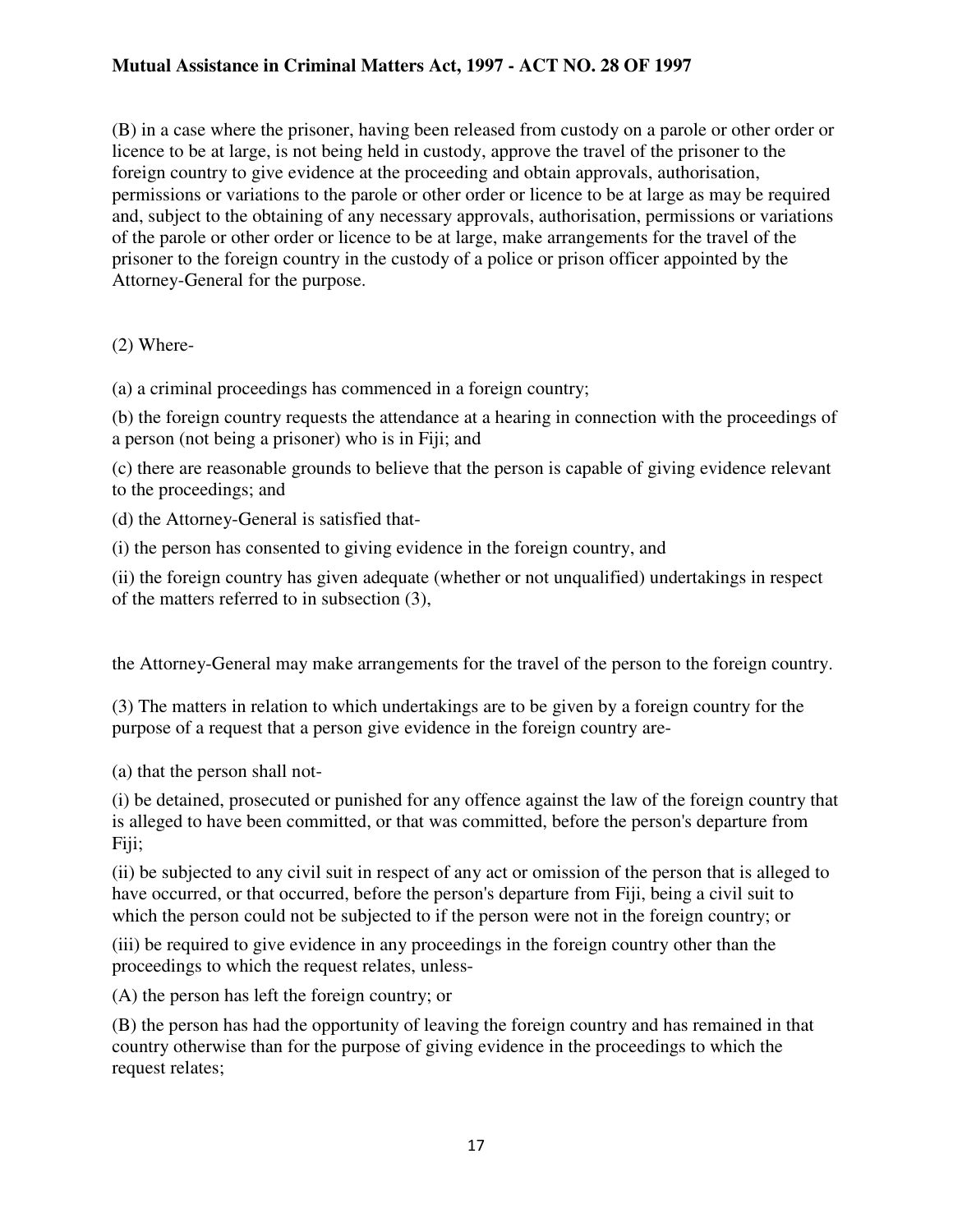(b) that any evidence given by the person in the proceedings to which the request relates is inadmissible or otherwise disqualified from use in the prosecution of the person for an offence against a law of the foreign country other than the offence of perjury in relation to the giving of that evidence;

(c) that the person shall be returned to Fiji in accordance with arrangements agreed by the Attorney-General;

(d) where the person is being held in custody in Fiji and the Attorney-General requests the foreign country to make arrangements for the keeping of the person in custody while the person is in the foreign country-

(i) the making of appropriate arrangements for that purpose;

(ii) that the person shall not be released from custody in the foreign country unless the Attorney-General notifies an appropriate authority of the foreign country that the person is entitled to be released from custody under Fiji law; and

(iii) if the person is released in the foreign country as mentioned in subparagraph (ii), that the person's accommodation and expenses pending the completion of the proceeding to which the request relates shall be paid for by the foreign country; and

(e) other matters as the Attorney-General thinks appropriate.

# **24.** *Requests for assistance in relation to investigation in foreign countries*

(1) Where-

(a) an investigation relating to a criminal matter has commenced in a foreign country;

(b) the foreign country requests the removal of a prisoner who is in Fiji (whether or not in custody) to the foreign country for the purpose of giving assistance in relation to the investigation;

(c) there are reasonable grounds to believe that the prisoner is capable of giving assistance in relation to the investigation; and

(d) the Attorney-General is satisfied that-

(i) the prisoner has consented to being removed to the foreign country for the purpose of giving assistance in relation to the investigations, and

(ii) the foreign country has given adequate (whether or not unqualified) undertakings in respect of the matters referred to in subsection (3), the Attorney-General may-

(A) where the prisoner is being held in custody, direct that the prisoner be released from prison for the purpose of travelling to the foreign country to give assistance in relation to the investigation and, subject to the making or giving of any necessary directions or approvals in relation to the release of the prisoner, make arrangements for the travel of the prisoner to the foreign country in the custody of a police or prison officer appointed by the Attorney-General for the purpose; or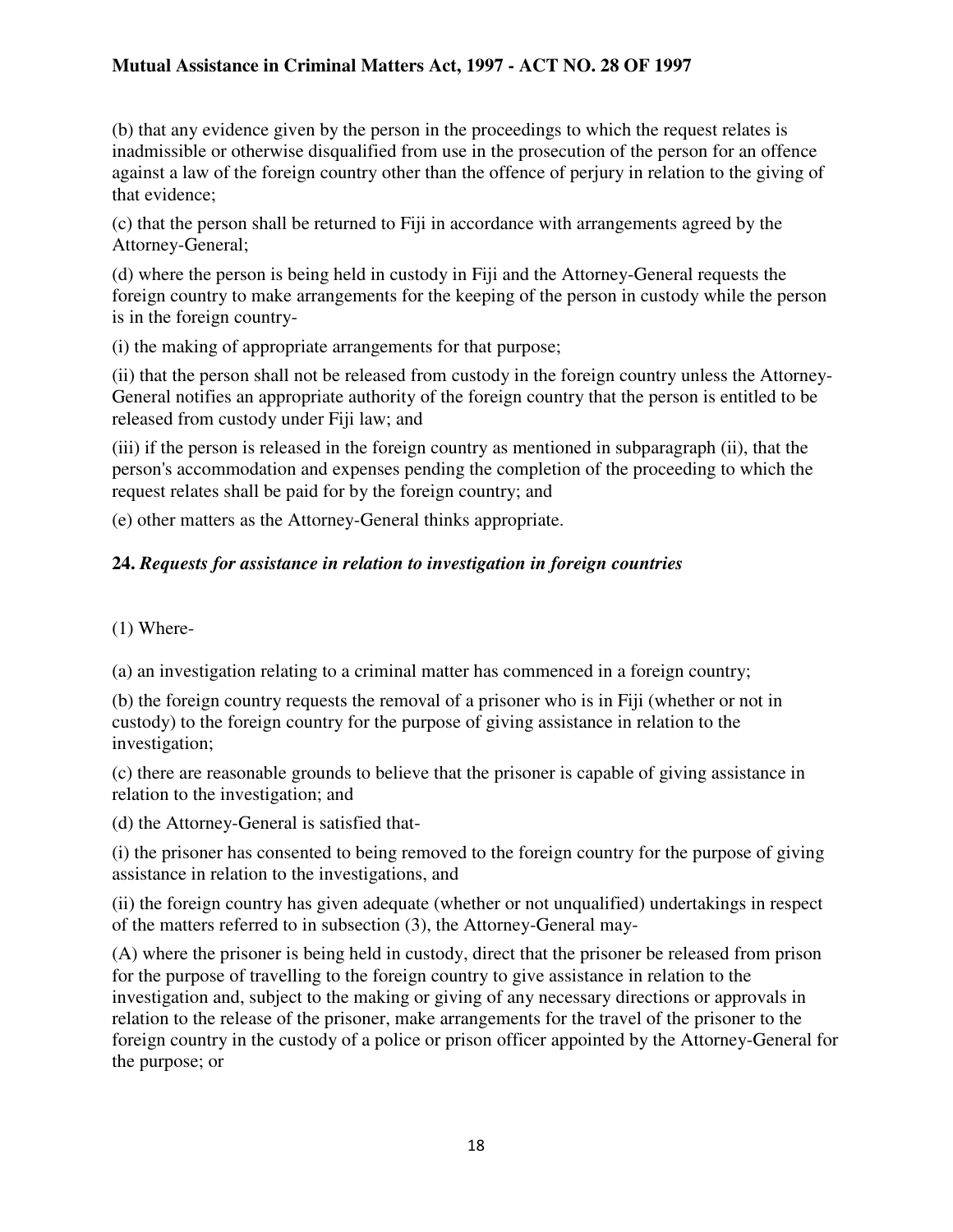(B) where the prisoner, having been released from custody on a parole or other order or licence to be at large, is not being held in custody, approve the travel of the prisoner to the foreign country for the purpose of giving assistance in relation to the investigation and obtain approvals, authorisation, permission or variations to the parole or other order or licence to be at large as may be required and, make arrangements for the travel of the prisoner to the foreign country in the custody of a police or prison officer appointed by the Attorney-General for the purpose.

(2) Where-

(a) a criminal investigation has commenced in a foreign country;

(b) the foreign country requests that a person (not being a prisoner) who is in Fiji travel to the foreign country to give assistance in relation to the investigation;

(c) there are reasonable grounds to believe that the person is capable of giving assistance in relation to the investigations; and

(d) the Attorney-General is satisfied that-

(i) the person has consented to travel to the foreign country for the purpose of giving assistance in relation to the investigations, and

(ii) the foreign country has given adequate (whether or not unqualified) undertakings in respect of the matters referred to in subsection (3),

the Attorney-General may, make arrangements for the travel of the person to the foreign country.

(3) The matters in relation to which undertakings are to be given by a foreign country for the purpose of a request that a person be removed to, or travel to, the foreign country for the purpose of giving assistance in relation to an investigation are-

(a) that the person shall not-

(i) be detained, prosecuted or punished for any offence against the law of the foreign country that is alleged to have been committed, or that was committed, before the person's departure from Fiji;

(ii) be subjected to any civil suit in respect of any act or omission of the person that is alleged to have occurred, or that occurred, before the person's departure from Fiji, being a civil suit to which the person could not be subjected to if the person were not in the foreign country; or

(iii) be required to give in any proceedings in the foreign country, unless-

(A) the person has left the foreign country; or

(B) the person has had the opportunity of leaving the foreign country and has remained in that country otherwise than for the purpose of giving assistance in relation to the investigation to which the request relates;

(b) that the person shall be returned to Fiji in accordance with arrangements agreed by the Attorney-General;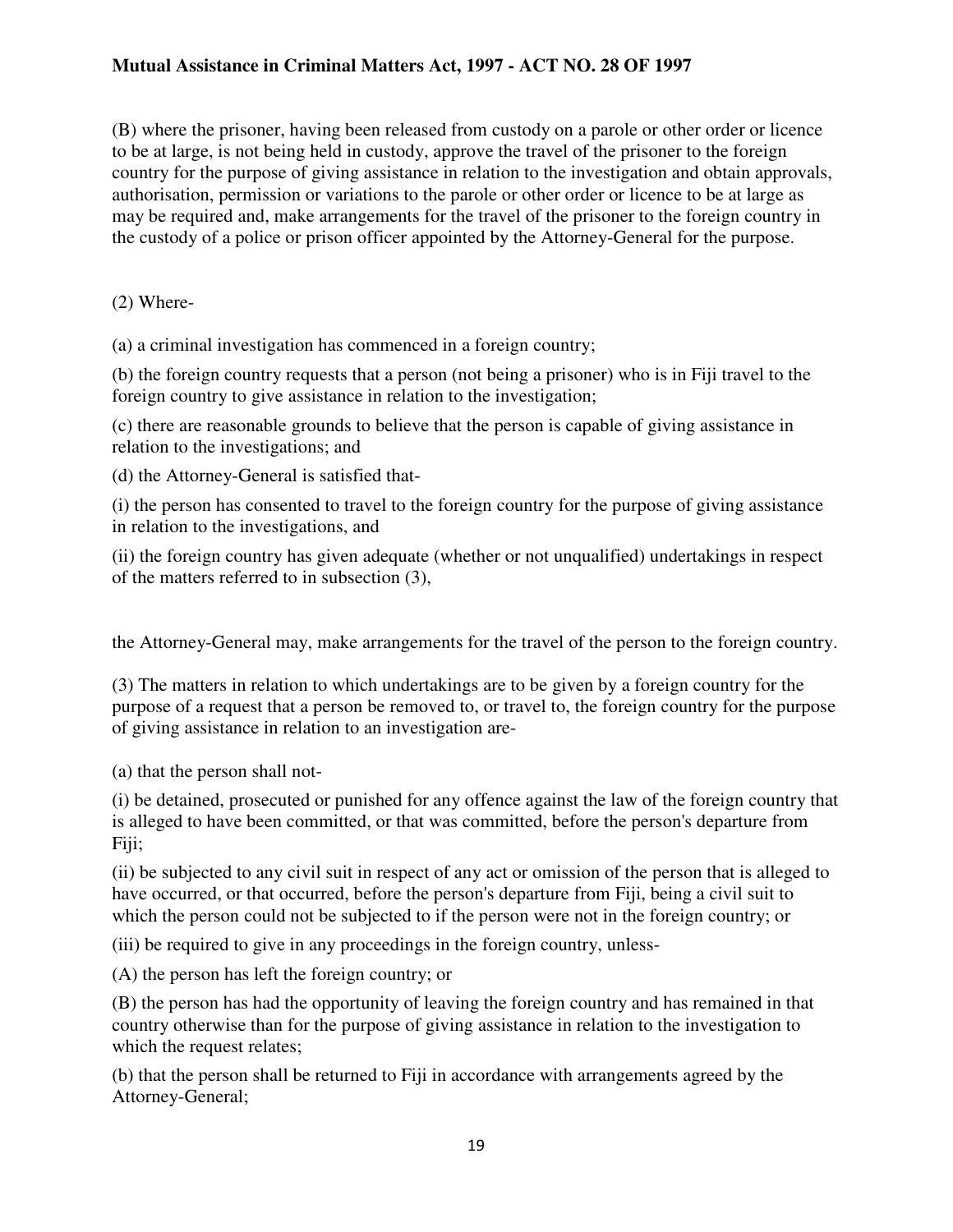(c) where the person is being held in custody in Fiji and the Attorney-General requests the foreign country to make arrangements for the keeping of the person in custody while the person is in the foreign country-

(i) the making of appropriate arrangements for that purpose;

(ii) that the person shall not be released from custody in the foreign country unless the Attorney-General notifies an appropriate authority of the foreign country that the person is entitled to be released from custody under Fiji law; and

(iii) if the person is released in the foreign country as mentioned in subparagraph (ii), that the person's accommodation and expenses pending the completion of the investigation to which the request relates shall be paid for by the foreign country; or

(d) other matters as the Attorney-General thinks appropriate.

## **25.** *Effects of removal to foreign country on prisoner's term of imprisonment*

Where a prisoner who is serving a term of imprisonment for an offence against a law of Fiji is released from a prison pursuant to a request by a foreign country under section 23 or 24, the prisoner, while in custody in connection with the request (including custody outside Fiji), is deemed to be continuing to serve that term of imprisonment.

# **Part V-CUSTODY OF PERSONS IN TRANSIT**

## **26.** *Transit*

(1) Where a person is to be transported in custody from a foreign country through Fiji to another foreign country for the purpose of giving evidence in a criminal proceedings, or giving assistance in relation to a criminal investigation, the person -

(a) may be transported through Fiji in the custody of another person; or

(b) if an aircraft or ship by which the person is being transported lands or calls at a place in Fiji, shall be kept in custody as the Attorney-General directs in writing until his or her transportation is continued.

(2) Where a person is held in custody under paragraph (1)(b) and the person's transportation is not, in the opinion of the Attorney-General, continued within a reasonable time, the Attorney-General may direct that the person be transported in custody back to the foreign country from which the person was first transported.

## **27.** *Arrest of person in transit*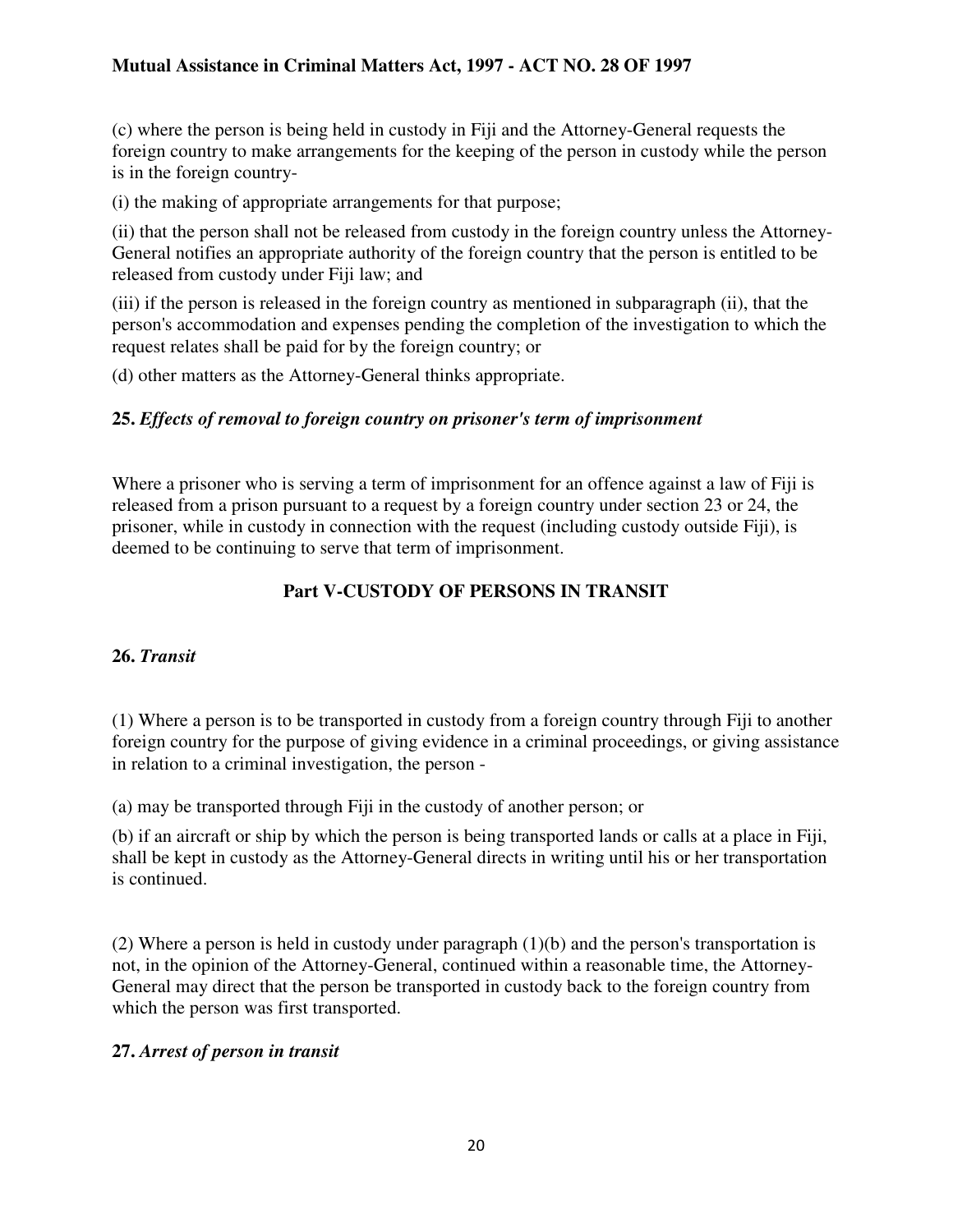(1) Any police officer may, without warrant, arrest a person if the police officer has reasonable grounds to believe that the person was being kept in custody pursuant to a direction under paragraph  $26(1)(b)$  and has escaped.

(2) The police officer shall, within 24 hours or as soon as practicable, take the person before a Magistrate.

(3) If the Magistrate is satisfied that the person has escaped from lawful custody, the Magistrate may issue a warrant authorising any police officer to return the person to lawful custody.

#### **28.** *Aiding person to escape etc.*

Section 139 of the Penal Code relating to aiding a prisoner to escape and section 79 of the Prisons Act relating to harbouring an escapee apply while a person is in custody in Fiji under the provisions of this Act.

#### **Part VI-PROCEEDS OF CRIME**

#### *Division 1-Requests by Fiji*

#### **29.** *Requests for enforcement of orders*

Fiji may request an appropriate authority of a foreign country to make arrangements for the enforcement of -

(a) a forfeiture order made in Fiji against property that is believed to be located in that foreign country,

(b) a confiscation order made in Fiji where some or all of the property available to satisfy the order is believed to be located in that foreign country, or

(c) a restraining order made in Fiji against property that is believed to be located in that foreign country, if the order was made in respect of a serious offence.

#### **30.** *Requests for issue of orders in foreign countries*

Where a criminal proceedings or investigation has commenced in Fiji in relation to a serious offence, Fiji may request an appropriate authority of a foreign country to obtain the issue, in respect of the offence, of a warrant, order or other instrument similar in nature to any of the following warrants and orders under the Proceeds of Crime Act, 1997-

(a) a search warrant for tainted property;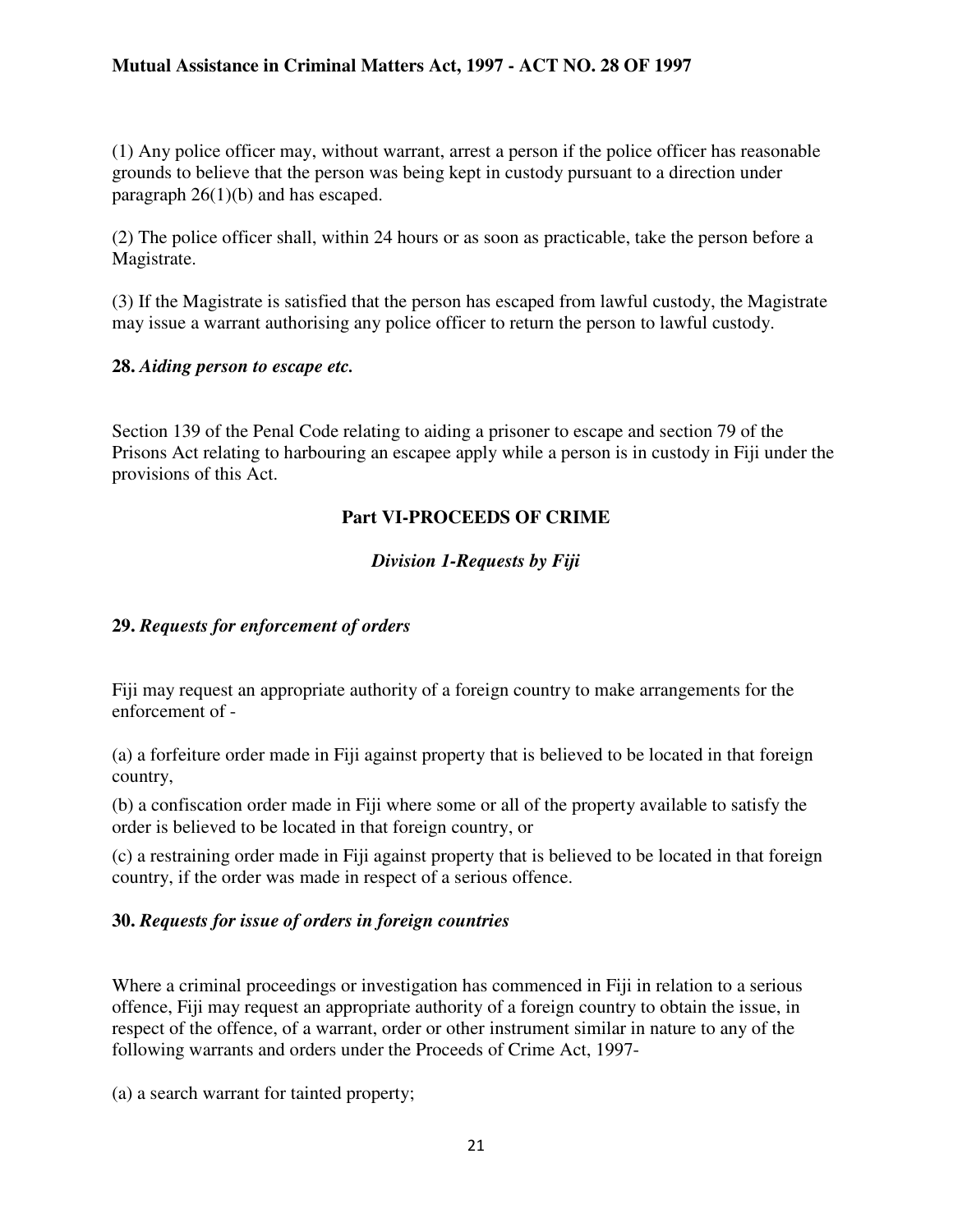- (b) a restraining order;
- (c) a production order in respect of a property-tracking document; or
- (d) a search warrant in respect of a property-tracking document.

# **Division 2 - Requests by foreign countries**

# **31.** *Requests for enforcement of orders*

(1) Where-

(a) a foreign country requests the Attorney-General to make arrangements for the enforcement of -

(i) a foreign forfeiture order, made in respect of a serious offence, against property that is believed to be located in Fiji; or

(ii) a foreign confiscation order, made in respect of a serious offence, where some or all of the property available to satisfy the order is believed to be located in Fiji; and

(b) the Attorney-General is satisfied that-

(i) a person has been convicted of the offence; and

(ii) the conviction and the order are not subject to further appeal in the foreign country,

the Attorney-General may authorise the Director of Public Prosecutions, in writing, to apply for the registration of the order in the Court.

(2) Where a foreign country requests the Attorney-General to make arrangements for the enforcement of a foreign restraining order, made in respect of a serious offence, against property that is believed to be located in Fiji the Attorney-General may, authorise the Director of Public Prosecutions, in writing, to apply for the registration of the order in the Court.

(3) Where the Director of Public Prosecutions applies to the Court for registration of a foreign order under this section, the Court may register the order.

(4) A foreign forfeiture order registered in the Court under this section has effect, and may be enforced, as if it were a forfeiture order made by the Court under the Proceeds of Crime Act, 1997 at the time of registration.

(5) A foreign confiscation order registered in the Court under this section has effect, and may be enforced, as if it were a confiscation order made by the Court under the Proceeds of Crime Act, 1997 at the time of registration and requiring the payment to the State of the amount payable under the order.

(6) A foreign restraining order registered in the Court under this section has effect, and may be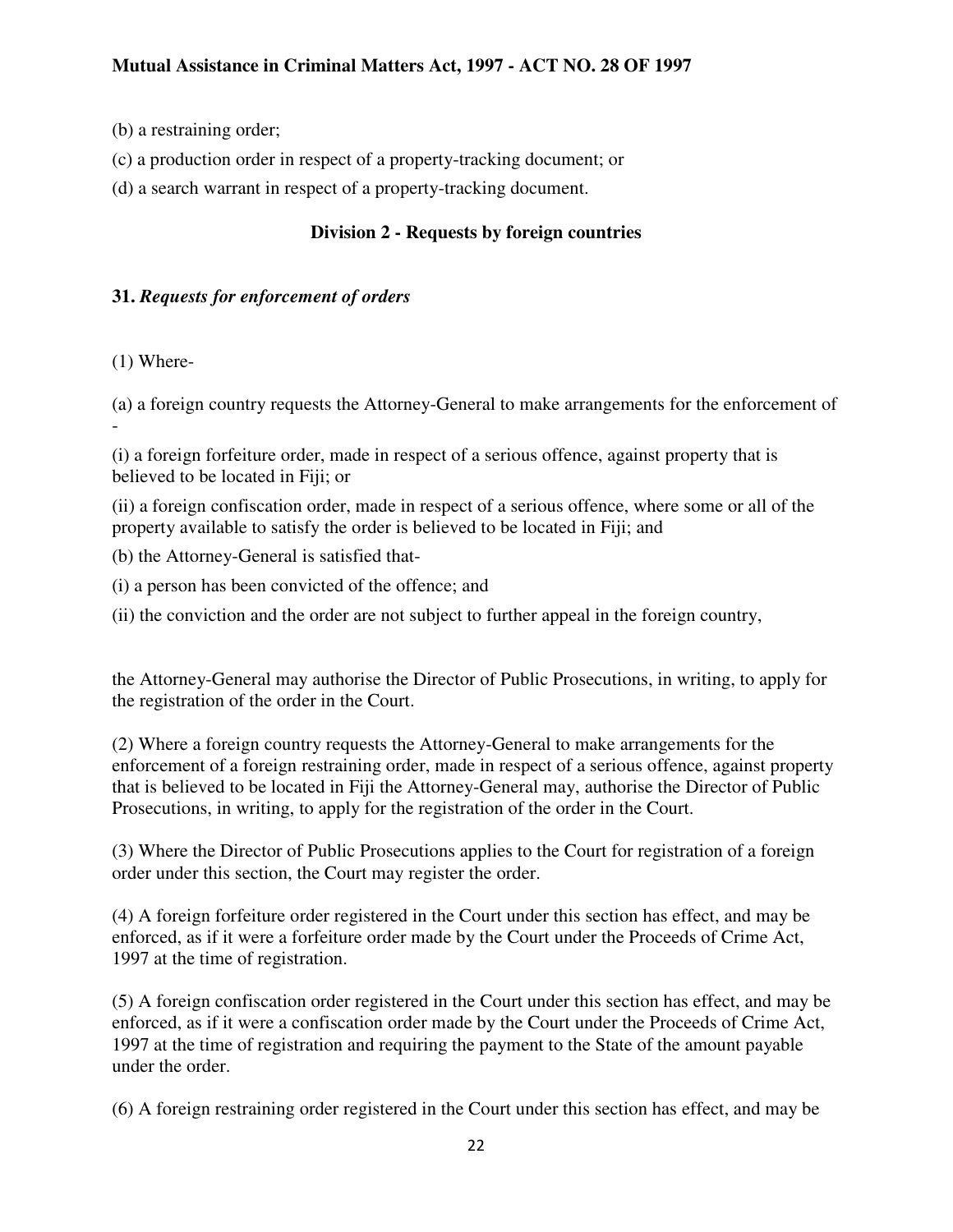enforced, as if it were a restraining order made by the Court under the proceeds of Crime Act, 1997 at the time of registration.

(7) Where a foreign confiscation order or a foreign restraining order is registered in the Court under this section, a copy of any amendment made to the order (whether before or after registration) may be registered in the same way as the order and the amendment does not, for the purposes of this Act and the Proceeds of Crime Act, 1997 come into effect until registered.

(8) An order or an amendment of an order shall be registered in the Court by the registration, in accordance with the rules of the Court, of-

(a) a copy of the appropriate order or amendment sealed by the Court or other authority making that order or amendment; or

(b) a copy of that order or amendment duly authenticated under subsection 48(2).

(9) A facsimile copy of a sealed or authenticated copy of an order or an amendment of an order shall be regarded for the purposes of this Act as the same as the sealed or authenticated copy but registration effected by means of the facsimile copy ceases to have effect at the end of 21 days unless the sealed or authenticated copy has been registered by then.

(10) The Attorney-General may, in writing, direct the Director of Public Prosecutions to apply to the Court for cancellation of the registration of a foreign confiscation order or a foreign restraining order which has been registered in the Court.

(11) Where the Director of Public Prosecutions applies to the Court under subsection (10), the Court shall cancel the registration accordingly.

(12) Section 73 of the Proceeds of Crime Act, 1997 does not apply to an order registered under this section.

## **32.** *Requests for search and seizure warrants in respect of tainted property*

Where-

(a) a criminal proceedings or investigation has commenced in a foreign country in respect of a serious offence;

(b) there are reasonable grounds to believe that tainted property in relation to the offence is located in Fiji; and

(c) the foreign country requests the Attorney-General to obtain the issue of a search warrant in relation to the tainted property,

the Attorney-General may, in writing, authorise a police officer to apply to a Magistrate under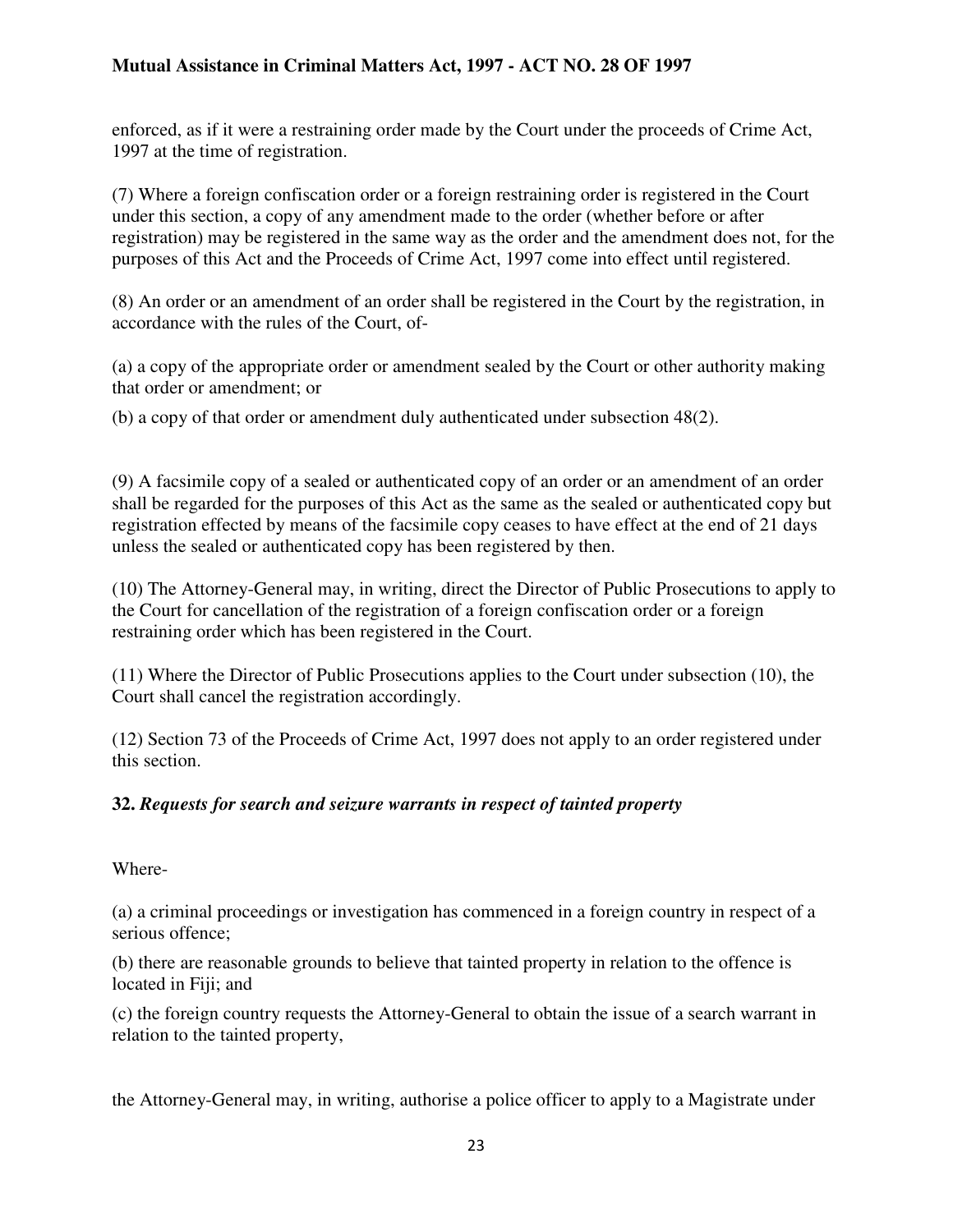section 103 of the Criminal Procedure Code for a search warrant in relation to that tainted property.

# **33.** *Requests for restraining orders*

Where-

(a) a criminal proceedings has commenced, or there are reasonable grounds to believe that a criminal proceedings is about to commence, in a foreign country in respect of a serious offence;

(b) there are reasonable grounds to believe that property that may be made or is about to be made the subject of a foreign restraining order is located in Fiji; and

(c) the foreign country requests the Attorney-General to obtain the issue of a restraining order against the property,

the Attorney-General may, in writing, authorise the Director of Public Prosecutions to apply to the Court for a restraining order under the Proceeds of Crime Act, 1997 against that property in respect of the offence.

## **34.** *Requests for information gathering orders*

Where-

(a) a criminal proceeding or investigation has commenced in a foreign country in respect of a serious offence;

(b) a property-tracking document in relation to the offence is reasonably believed to be located in Fiji; and

(c) the foreign country requests the Attorney-General to obtain the issue of-

(i) an order requiring the documents to be produced or made available for inspection in accordance with the law of Fiji; or

(ii) a search warrant in respect of the offence,

the Attorney-General may, in writing, authorise a police officer to apply to a Judge for-

(A) a production order under the Proceeds of Crime Act in respect of the offence for the purpose of obtaining possession of the property-tracking document; or

(B) a search warrant under Section 103 of the Criminal Procedure Code in relation to the property-tracking document.

# **Part VII-REQUESTS BY OR ON BEHALF OF A DEFENDANT**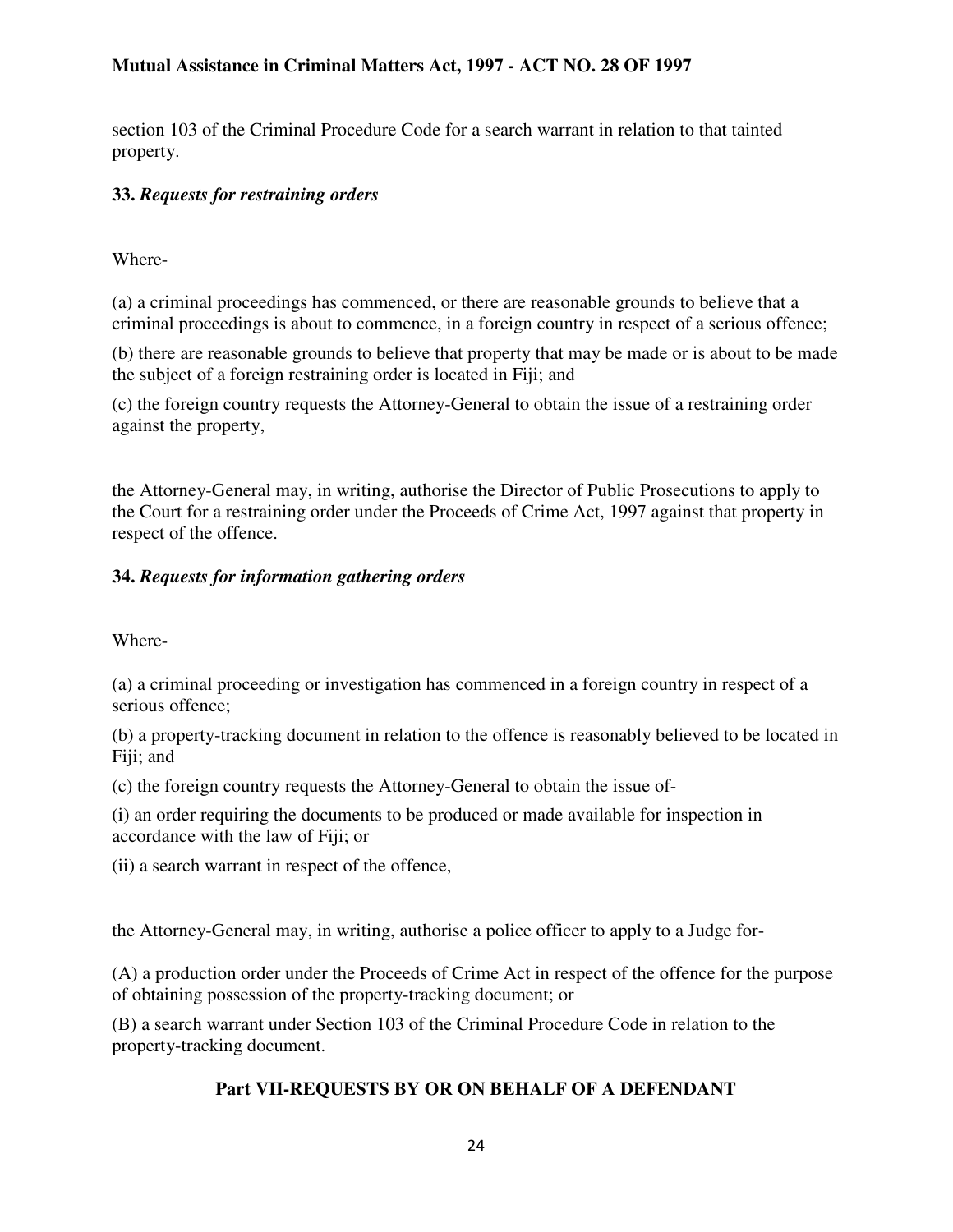#### **35.** *Requests by Attorney-General on behalf of a defendant*

(1) If a defendant in a proceedings (original proceedings) relating to a criminal matter thinks that it is necessary for the purposes of the proceedings that requests be made for-

(a) evidence to be taken in a foreign country;

(b) a document or other article in a foreign country to be produced;

(c) a thing located in a foreign country to be seized; or

(d) arrangements to be made for a person who is in a foreign country to come to Fiji (pursuant to a request to a foreign country by Fiji under this Act) to give evidence relevant to the criminal proceeding,

the defendant may apply to the Court for a certificate that it would be in the interests of justice for the Attorney-General to make the appropriate request to the foreign country under Part II, III or IV.

(2) Before making a decision on the application, the Court shall give an opportunity to any party to the original proceedings, and the Attorney-General to appear before the Court and be heard on the merits of the application.

(3) In deciding whether to issue a certificate, the Court shall have regard to the following matters-

(a) whether the foreign country is likely to grant a request made by the Attorney-General on behalf of the defendant;

(b) he extent to which the material (whether it is evidence, a document, an article or a thing) that the defendant seeks to obtain from the foreign country would not otherwise be available;

(c) whether the Court hearing the original proceedings would be likely to admit the material into evidence in the proceedings;

(d) the likely probative value of the material, if it were admitted into evidence in the proceedings, with respect to any issue likely to be determined in the proceedings; or

(e) whether the defendant would be fairly prejudiced if the material were not available to the Court.

(4) Subsection (3) does not prevent the Court from taking any other matter into account that it considers relevant.

(5) If the Court issues a certificate-

(a) the Court shall send a copy of the certificate to the Attorney-General; and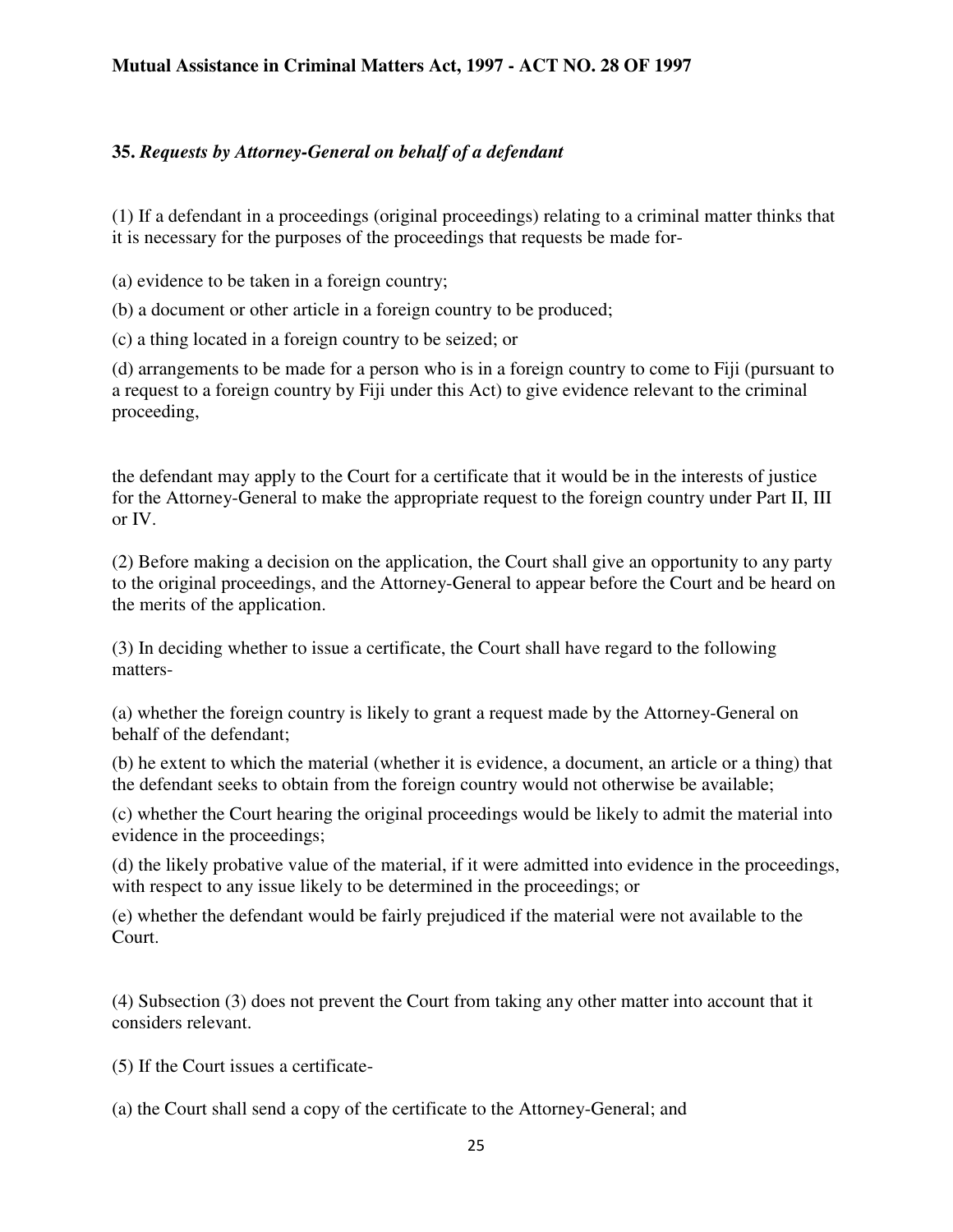(b) the Attorney-General shall, in accordance with the certificate, make a request on behalf of the defendant to the foreign country for international assistance unless he or she is of the opinion, having regard to the special circumstances of the case, that the request should not be made.

#### **36.** *Certificate made under section 35*

(1) If a foreign country refuses a request made under subsection 35(5), the Attorney-General shall give a certificate in writing to that effect.

(2) A certificate under subsection (1) is prima facie evidence of the facts stated in it.

## **Part VIII-ADMISSIBILITY OF FOREIGN EVIDENCE**

# **Division 1 - Preliminary**

## **37.** *Interpretation*

In this Part, unless the context otherwise requires-

"civil proceedings" means proceedings other than criminal proceedings;

"criminal proceedings" includes-

(a) prosecutions for an offence;

(b) proceedings for the committal of a person for trial for an offence; or

(c) a proceedings for the sentencing of a person convicted of an offence;

"foreign law" means a law (whether written or unwritten) of, or in force in, a country other than Fiji;

"foreign material" means-

(a) the testimony of a person that-

(i) was obtained as a result of a request of a kind referred to in section 39; and

(ii) complies with the requirements of section 41;

(b) any exhibit annexed to the testimony; or

(c) any part of the testimony or exhibit;

"Fiji court" means-

(a) the Court;

(b) a Magistrate's Court;

(c) a judge or arbitrator acting under Fiji law; or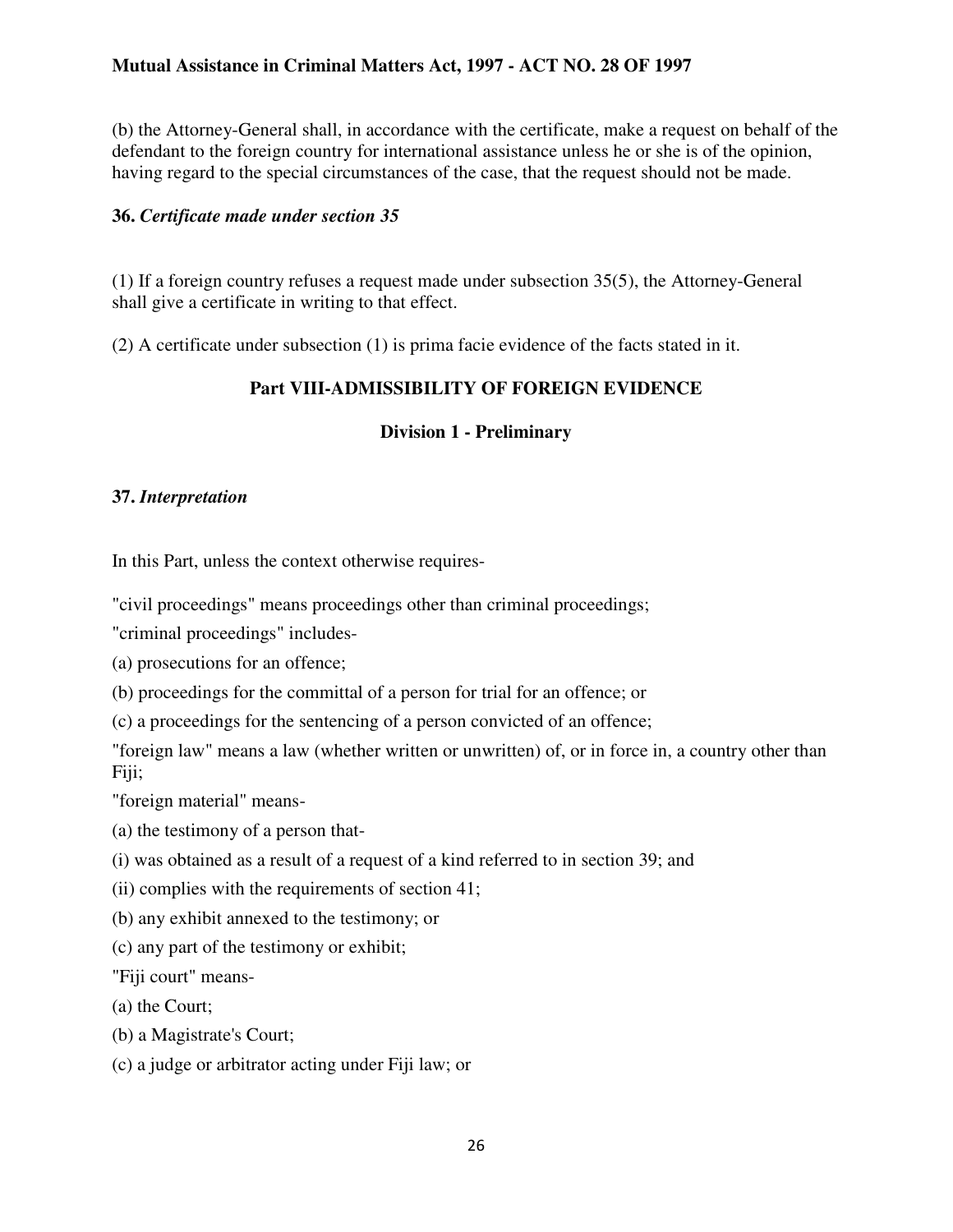(d) a person or body authorised by a Fiji law, or by consent of parties, to hear, receive and examine evidence;

"Fiji law" means law (whether written or unwritten) of, or in force in, Fiji;

"related civil proceedings", in relation to a criminal proceedings, means any civil proceedings arising from the same subject matter from which the criminal proceedings arose.

# **38.** *Proceedings to which this Part applies*

This Part applies to proceedings, before a Fiji court, namely -

(a) a criminal proceedings for an offence against the law of Fiji; or

(b) a related civil proceedings.

# **Division 2 - Obtaining Foreign Material**

# **39.** *Requests for foreign material*

This part applies to-

(a) testimony obtained as a result of a request made by or on behalf of the Attorney-General to a foreign country for the testimony of a person; and

(b) any exhibit annexed to any testimony.

## **40.** *Requirements for testimony*

(1) The testimony shall be taken before a court-

(a) on oath or affirmation; or

(b) under caution or admonition as would be accepted, by courts in the foreign country concerned, for the purposes of giving testimony in proceedings before those courts.

(2) The testimony may be taken in Chambers.

## **41.** *Form of testimony*

(1) The testimony may be recorded-

(a) in writing;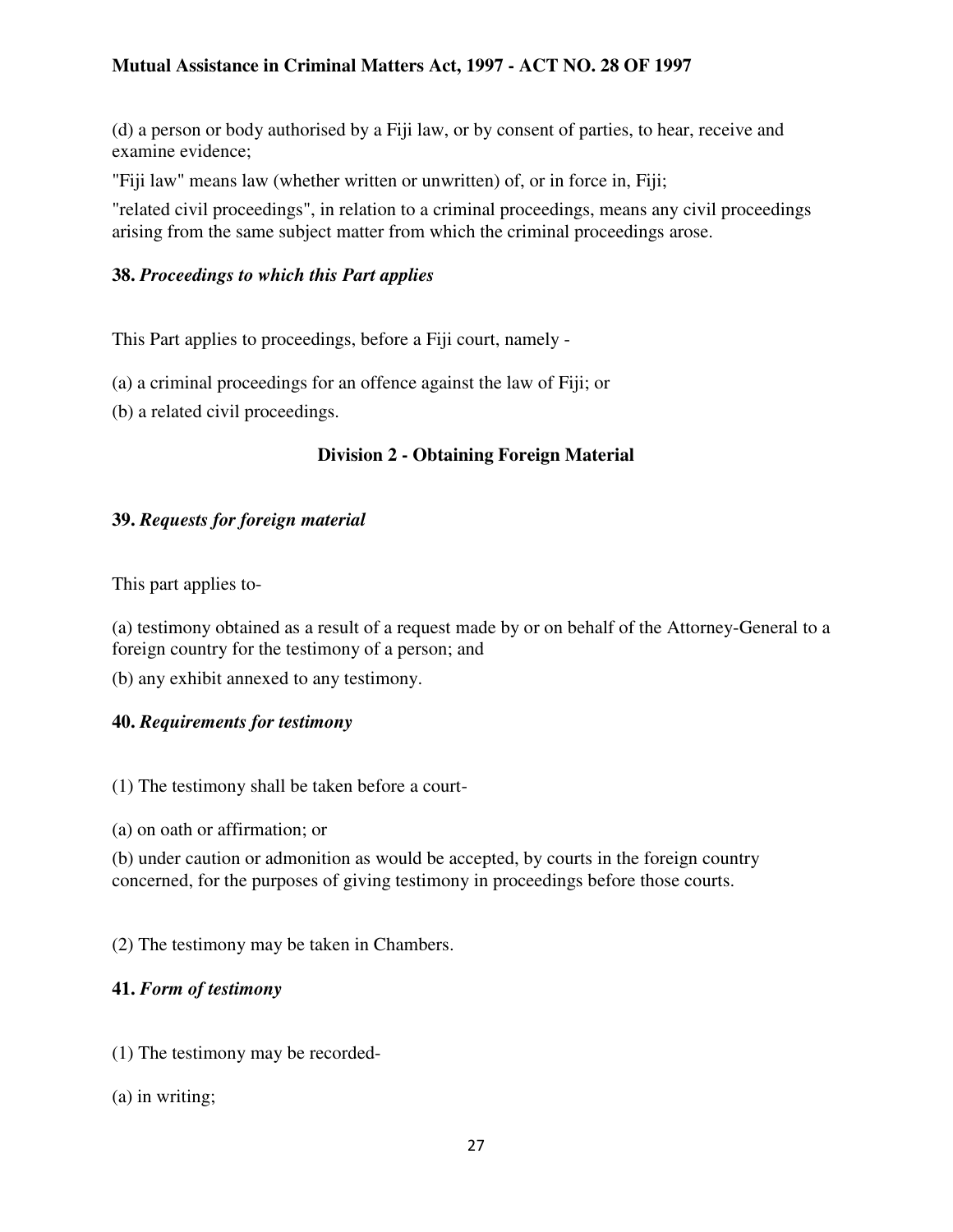- (b) on audio tape; or
- (c) on video tape.
- (2) The testimony need not:
- (a) be in the form of an affidavit; or
- (b) constitute a transcript of a proceedings in a foreign Court.

(3) The testimony shall be endorsed with, or be accompanied by, a certificate to the effect that-

- (a) it is an accurate record of the evidence given; and
- (b) it was taken in the manner specified by section 40.

(4) The certificate shall-

(a) be signed or certified by a Judge, Magistrate or Court officer of the foreign country to which the request was made; and

(b) bear an official or public seal of -

(i) the country; or

(ii) an authority of the country responsible for matters relating to justice, being a Minister of State, a Ministry or Department of Government, or an officer of the Government.

## **Division 3 - Using Foreign Material**

## **42.** *Foreign material may be adduced as evidence*

(1) Subject to subsection (2) and section 43, foreign material may be adduced as evidence in a proceedings to which this Part applies.

(2) The foreign material is not to be adduced as evidence if-

(a) at the hearing of the proceeding, it appears to the Court's satisfaction that the person who gave the testimony concerned is present in Fiji and is able to testify at the hearing; or

(b) the evidence would not have been admissible had it been adduced from the person at the hearing.

## **43.** *Direction to prevent foreign material being adduced*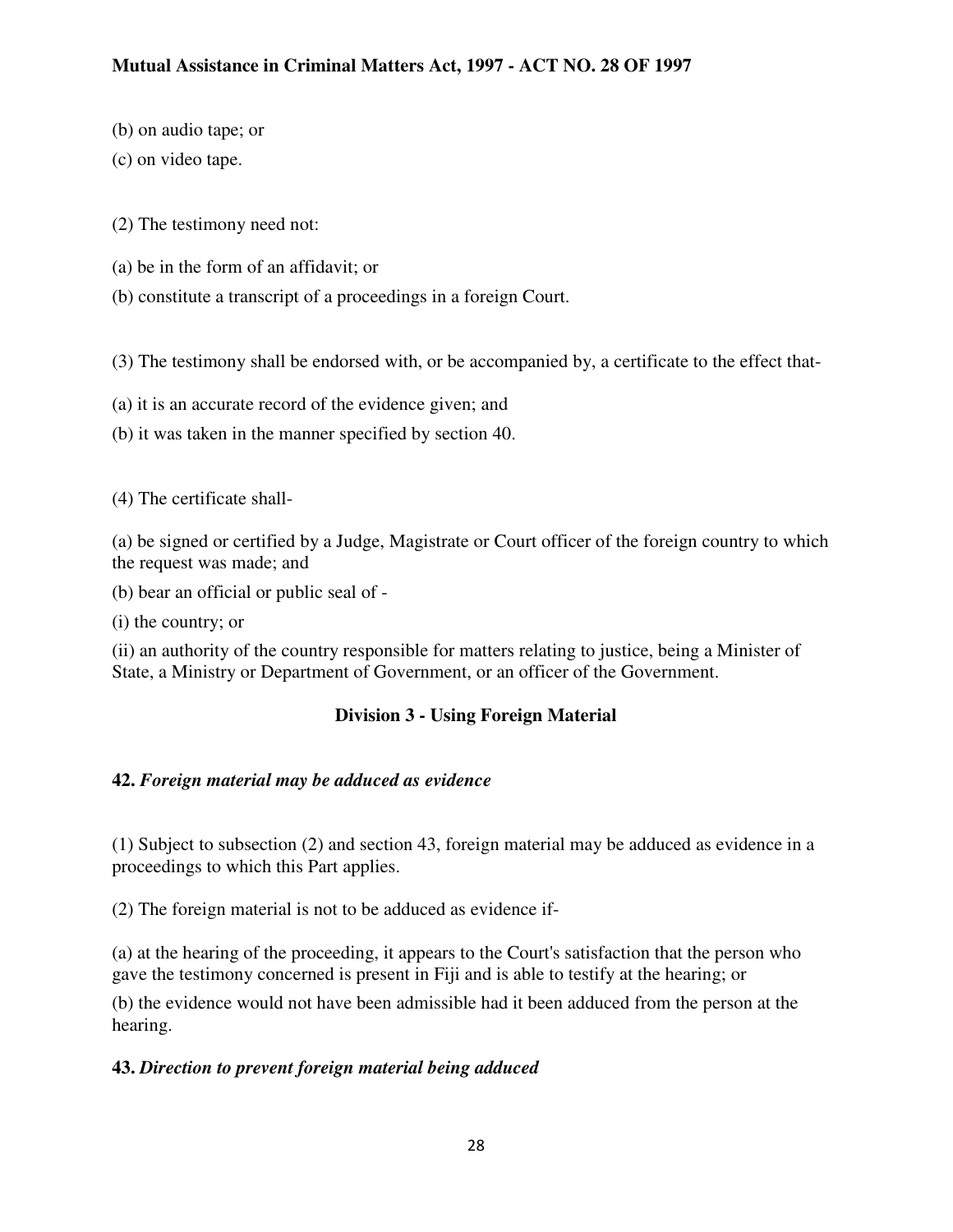(1) The Court may direct that foreign material not be adduced as evidence if it appears to the Court's satisfaction that the interests of justice would be better served if the foreign material were not adduced as evidence.

(2) Without limiting the matters that the Court may take into account in deciding whether to give a direction, it shall take into account-

(a) the extent to which the foreign material provides evidence which would not otherwise be available;

(b) the probative value of the foreign material with respect to any issue that is likely to be determined in the proceedings;

(c) the extent to which statements contained in the foreign material would, at the time they were made, be challenged by questioning the persons who made them;

(d) whether exclusion of the foreign material would cause undue expense or delay; and

(e) whether exclusion of the foreign material would prejudice-

(i) the defence in criminal proceedings; or

(ii) any party to a related civil proceedings.

#### **Division 4 - Miscellaneous**

## **44.** *Certificates relating to foreign material*

(1) The Attorney-General may certify that specified foreign material was obtained as a result of a request made to a foreign country by or on behalf of the Attorney-General.

(2) It is presumed (unless evidence sufficient to raise reasonable doubt is adduced to the contrary) that the foreign material specified in the certificate was obtained as a result of that request.

#### **45.** *Right to examine witnesses*

(1) Subject to this section, nothing in this Part shall be taken to limit the right of the defendant in any criminal proceedings to which this Part applies (in this section referred to as "the defendant") to examine in person or by his legal representative any witness whose testimony is admitted in evidence in those proceedings.

(2) If the defendant requests that the person who gave the testimony concerned be present at the hearing in Fiji for the purposes of cross-examination, the court shall warn the defendant that he or she may be ordered to pay any expenses incurred by the State in making the person available before the court.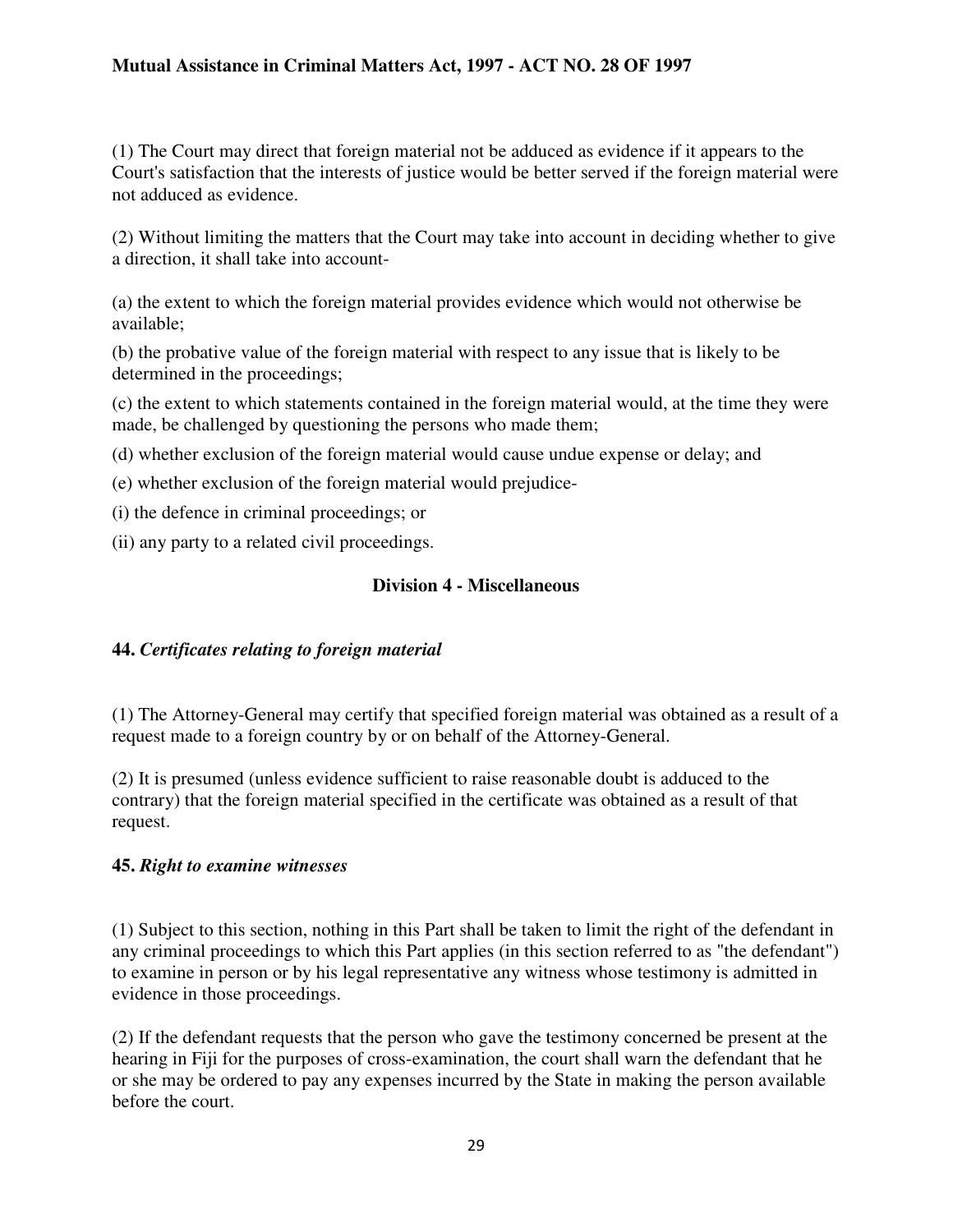#### $(3)$  If  $-$

(a) as a result of the request, the person appears before the court as a witness; and

(b) it appears to the court that the cross-examination of the person was unnecessary, of a trivial nature or irrelevant to the matters in issue in the proceedings,

the court may order that the defendant pay any expenses incurred by the State in obtaining the attendance of the person as a witness.

(4) A certificate signed by the Attorney-General shall be evidence of the expenses incurred by the State for the purposes of subsection (3).

(5) An amount payable by a person to the State under subsection (3) is a civil debt due by the person to the State.

(6) An order against a person under subsection (3) may be enforced as if it were an order made in civil proceedings instituted by the State against the person to recover a debt due by the person to the State and the debt arising from the order shall be taken to be a judgement debt.

#### **46.** *Operation of other laws*

This Part does not limit the ways in which a matter may be proved, or evidence may be adduced, under any other Fiji law.

#### **Part IX -MISCELLANEOUS**

#### **47.** *Delegation*

The Attorney-General may delegate to the Solicitor-General any of his or her powers under this Act.

#### **48.** *Authentication of documents*

(1) In a proceedings under this Act or the Proceeds of Crime Act, 1997 arising directly or indirectly from a request made under this Act, any document that is duly authenticated is admissible in evidence.

(2) A document is duly authenticated for the purposes of subsection (1) if -

(a) it is signed or certified by a Judge, Magistrate or officer in or of a foreign country; and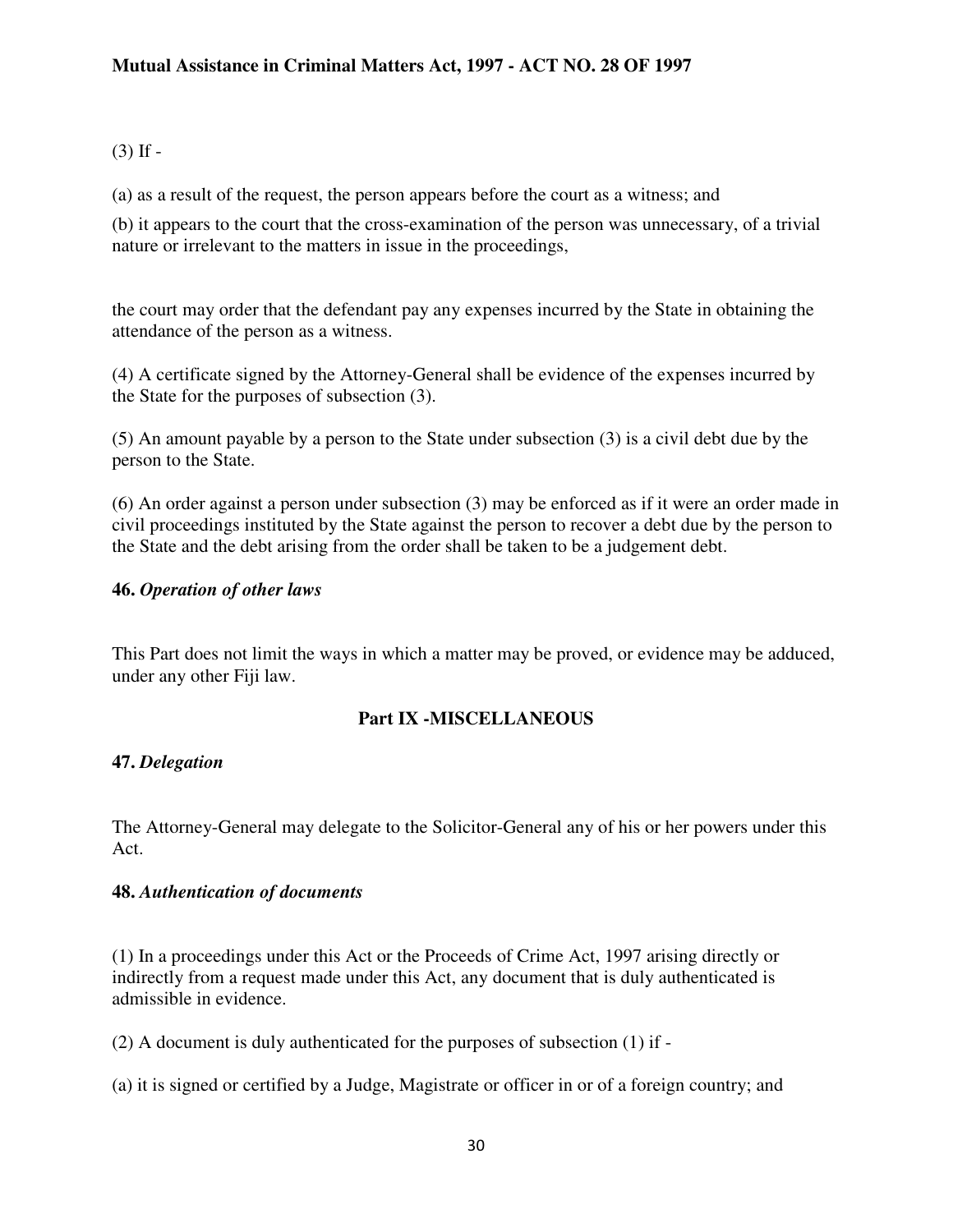(b) it is sealed with an official or public seal of the foreign country or of a Minister of State, or of a Department or officer of the Government, of the foreign country.

(3) Nothing in this section prevents the proof of any matter, or the admission in evidence of any document, under any other law of Fiji.

#### **49.** *Restriction on use of information etc.*

(1) If, as a result of a request made by the Attorney-General under this Act, any material (whether it is evidence, a document, an article or a thing) has been sent to Fiji by a foreign country for the purposes of a proceedings or investigation in relation to a criminal matter, the material is not to be used intentionally for any other purpose without the approval of the Attorney-General.

(2) The material is inadmissible in evidence in any proceedings other than the proceedings in respect of which it was obtained unless the Attorney-General has approved its use for the purposes of that other proceedings.

(3) Any information, document, article or thing obtained directly or indirectly from a person by making use of the material-

(a) otherwise than for the purpose of the proceedings or investigation in respect of which it was obtained; and

(b) without the approval of the Attorney-General,

is inadmissible in evidence in any other proceedings and may not be used for the purposes of any other investigation.

(4) A person who contravenes subsection (1) commits an offence and is liable, on conviction, to-

(a) if the person is a natural person-a fine not exceeding \$12,000 or imprisonment for a period not exceeding 2 years, or both; or

(b) if the person is a body corporate-a fine not exceeding \$60,000.

(5) For the purposes of this section, disclosure of any material is taken to be a use of that material.

#### **50.** *Requests for international assistance not to be disclosed*

(1) A person who, because of his or her office or employment, has knowledge of -